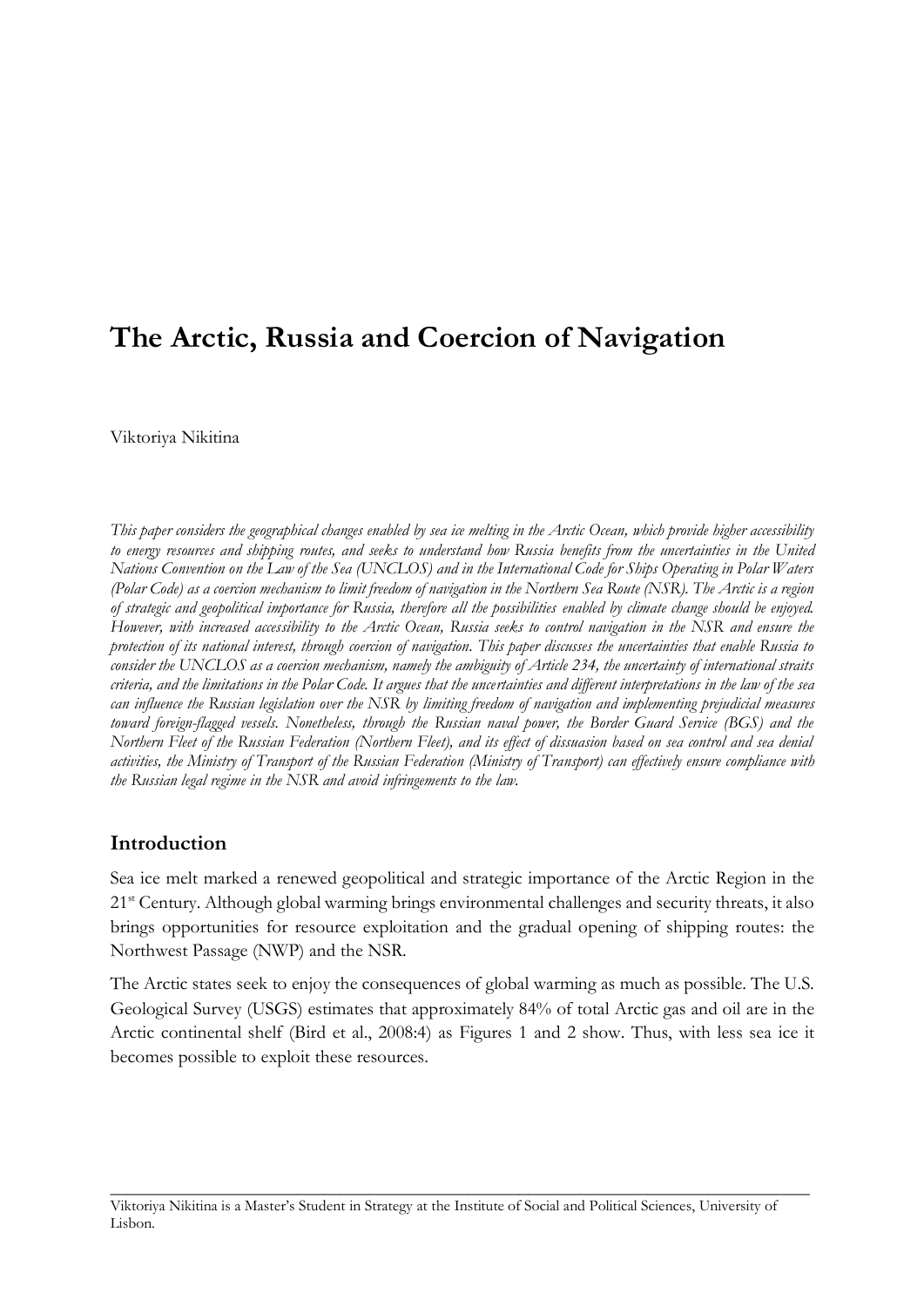#### Figure 1. Undiscovered gas Figure 2. Undiscovered oil





The Arctic Ocean's littoral states (Arctic Five) are seeking to extend their continental shelves to enjoy potential energy resource exploitation through submissions at the Commission on the Limits of the Continental Shelf (CLCS) (Koivurova, 2011), with the exception of the USA which has not ratified the UNCLOS. There are different views on this topic, and for instance, Balão considers that *"*The accessibility of previously frozen lands is triggering disputes over their sovereignty*"* (2012: 182, our translation) with overlapping submissions and boundary tensions (Figure 3), and Koivurova thinks that *"*The current consensus … is that orderly, peaceful development will continue with respect to the continental shelf and the coastal states drawing the outer limits of their continental shelves*"* (2011: 221).





Source: The Arctic Institute, 2017.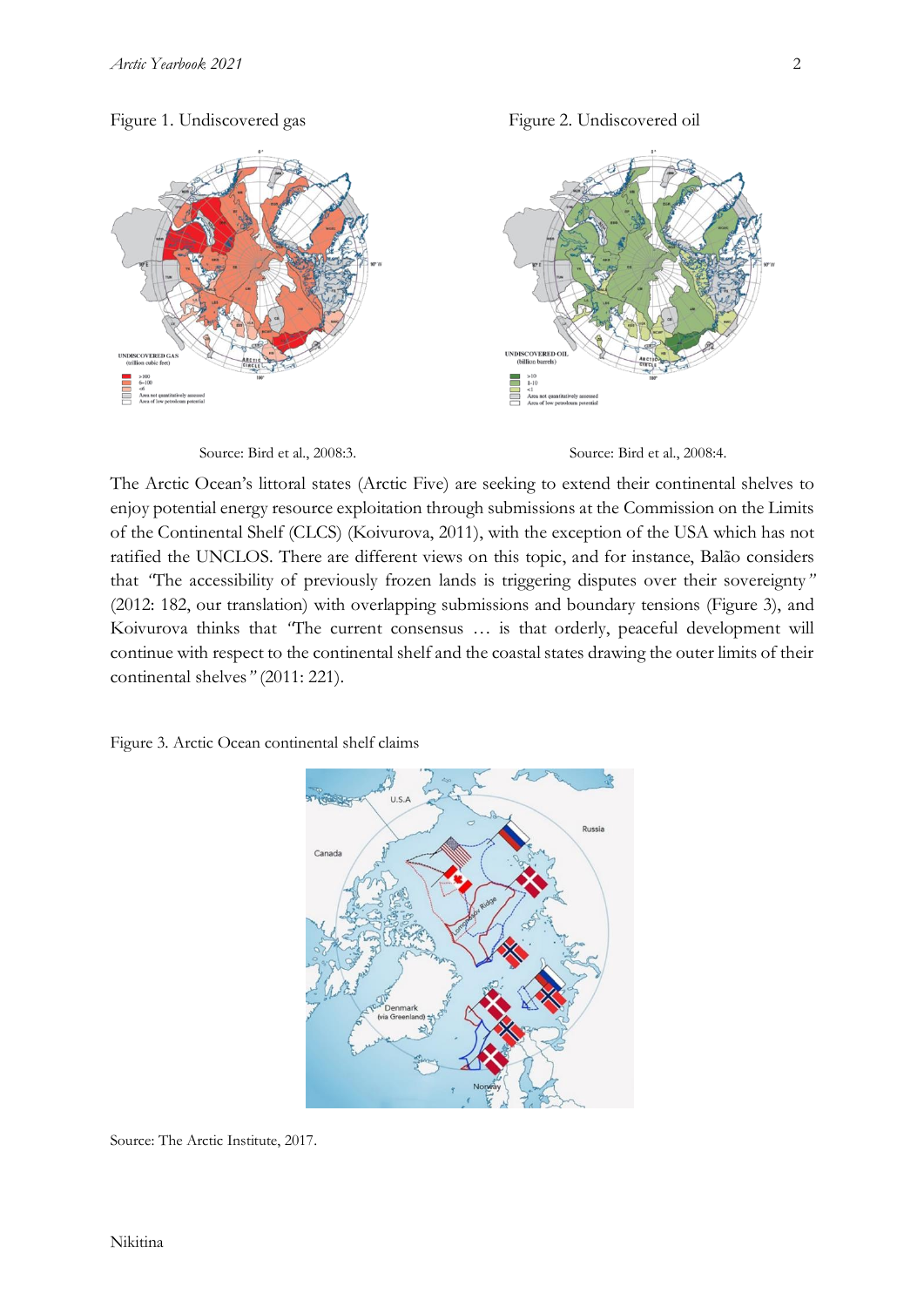Russia's interests in the NSR can be viewed from strategic and geopolitical perspectives. The Arctic was seen as a barrier region, inaccessible through marine transportation with great natural defense capabilities (Mackinder, 1919: 54). Nonetheless, in the 21<sup>st</sup> Century, the Arctic Ocean is opening to transportation, practically year-round in some parts (Balão, 2016: 133). Indeed, the interest in commercial shipping through the NSR is increasing, which will, according to Bai, "…result in the proliferation of shipping activity in the region" (2015: 698).

In light of increased navigation in the NSR, Russia seeks to ensure marine and safety of navigation (Todorov, 2017: 69). From a geopolitical point of view, climate change enables more accessibility and, consequently, it is important to ensure coastal and water sovereignty.

The *"Rules of Navigation in the Water Area of the NSR"* (henceforth Rules) is a Russian document that answers the question of by whom and how the NSR is managed. According to the Rules, to navigate in the NSR, a vessel, whether foreign or Russian, must submit an application form (Russian Government, 2020, Art.9) to be approved or refused by the Rosatom's Marine Operation Headquarters (henceforth Headquarters) (Rosatom, 2020, Art.1).

Much of the Russian legislation is based on Article 234 of the UNCLOS, which gives extended powers to states to engage in further activities to protect the frozen waters:

Coastal States have the right to adopt and enforce non-discriminatory laws and regulations for the prevention, reduction and control of marine pollution from vessels in ice-covered areas within the limits of the exclusive economic zone, **where** particularly severe climatic conditions and the presence of ice covering such areas for **most of the year** create obstructions or exceptional hazards to navigation, and pollution of the marine environment could cause major harm to or irreversible disturbance of the ecological balance. Such laws and regulations shall have due regard to navigation and the protection and preservation of the marine environment based on the best available scientific evidence (UN, 1982, Art.234, emphasis added). $<sup>1</sup>$ </sup>

For some academics, such as Lamson, Article 234 is viewed as an ambiguous clause (Lamson, 1987: 4). Regardless, this clause exists and may be used by states to protect the most vulnerable waters, such as in the Arctic Ocean.

I argue that the uncertainty level of the UNCLOS and the Polar Code is benefiting Russia by allowing it to consider them as a coercion mechanism to be used by the Ministry of Transport to limit freedom of navigation in the NSR, bearing in mind the Russian naval power.

A coercion mechanism, from the concept of Strategy from Ribeiro (Ribeiro, 2010), means that the uncertainties in the UNCLOS and in the Polar Code function as a mechanism that triggers coercion, in this case, coercion of navigation. Indeed, the most important means in Strategy are those that enable the coercion mechanism, since Strategy is about "…edifying, disposing, and employing means of coercion in a given space and time, to materialize goals fixed by politics, overcoming problems and exploring possibilities in a disagreement environment" (Ribeiro, 2010: 22, our translation).

We emphasize the concept of Strategy because, in light of climate change, it is important for Russia to create and follow a strategy that defends its goals and interests when there are overlapping interests such as the extensions of continental shelves, or even different interpretations and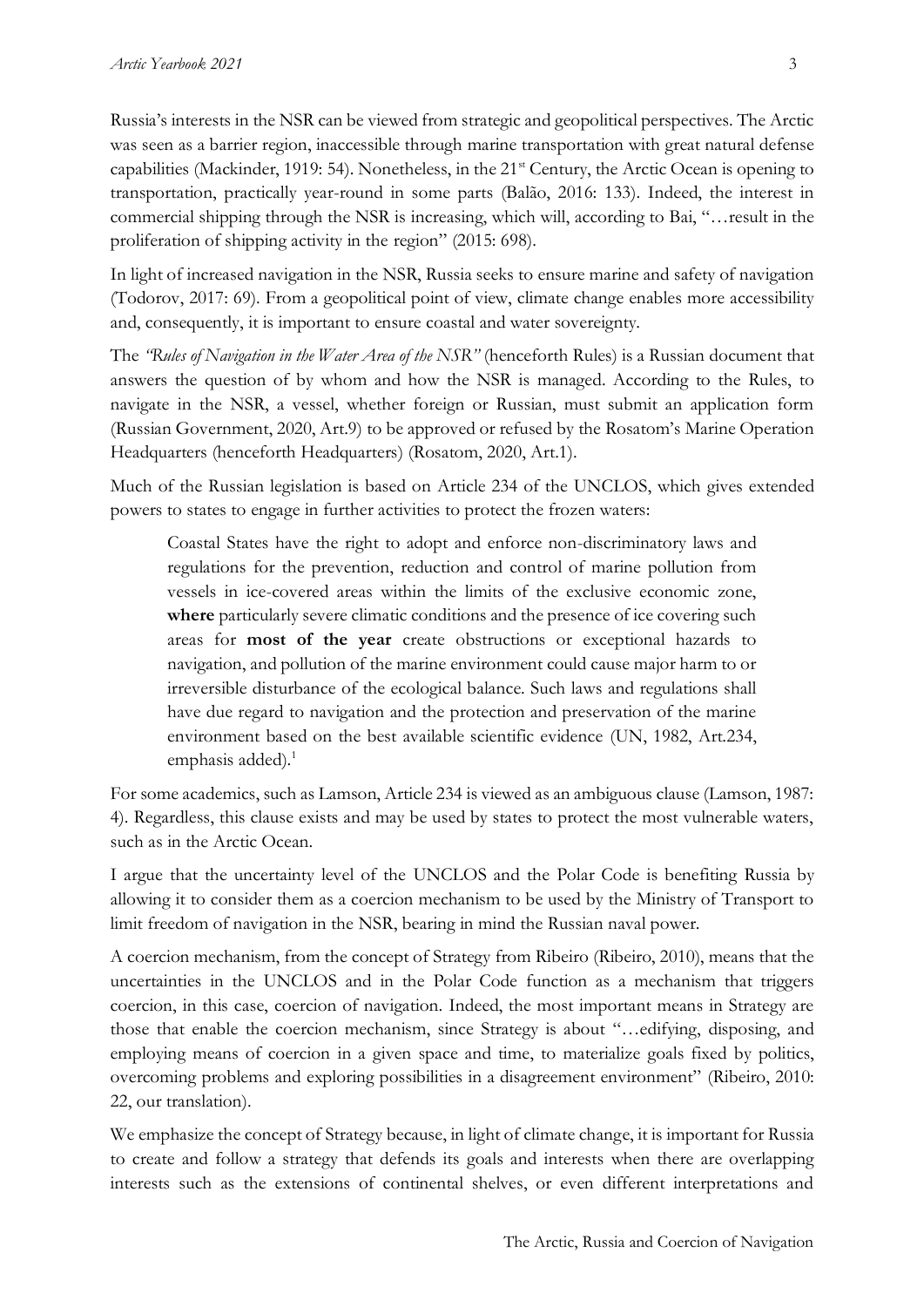opinions on the legal status of the NSR. To pursue a strategy, Russia needs to know what means of coercion are available and how to use them. Thus, it is important to discuss the limitations of navigation, in the scope of a higher goal which is the maintenance of sovereignty.

Freedom of navigation is one of the most important principles of UNCLOS. UNCLOS contains different maritime domains that apply different navigational and overflight rights such as innocent passage through territorial seas, transit passage through international straits, archipelagic sea lanes passage through archipelagic waters, and freedom of navigation through the Exclusive Economic Zone (EEZ) (UN, 1982). For the purposes of this paper, we will be referring to freedom of navigation whenever we are addressing freedom in a general way.

## **Russian priorities in the Northern Sea Route**

The NSR is a route located along the Northeast Passage that practically connects the Atlantic to the Pacific Ocean. Russia defines the NSR as a:

water area adjoining the northern coast of the Russian Federation, including internal sea waters, territorial sea, contiguous zone and exclusive economic zone of the Russian Federation, and is limited in the East by the line delimitating the sea areas with the United States of America and by the parallel of the Dezhnev Cape in the Bering Strait; in the West, by the meridian of the Cape Zhelanie to the Novaya Zemlya archipelago, by the east coastal line of the Novaya Zemlya archipelago and the western limits of the Matochkin Shar, Kara Gates, Yugorski Shar Straits (Duma, 2012, Art.5.1, No 1).

An international voyage through the NSR can be reduced by up to 40% when compared to the Suez Canal (Figure 4) (Todorov, 2017: 62). For instance, an international transit through the NSR between the ports of Hamburg (Germany) and Shanghai (China) will save a week of voyage, be risk-free from piracy, and save more than half a million dollars in fuel (Gavrilov, 2015: 256).

Figure 4. The NSR and the Suez Canal



Source: Yep, 2013: n/p.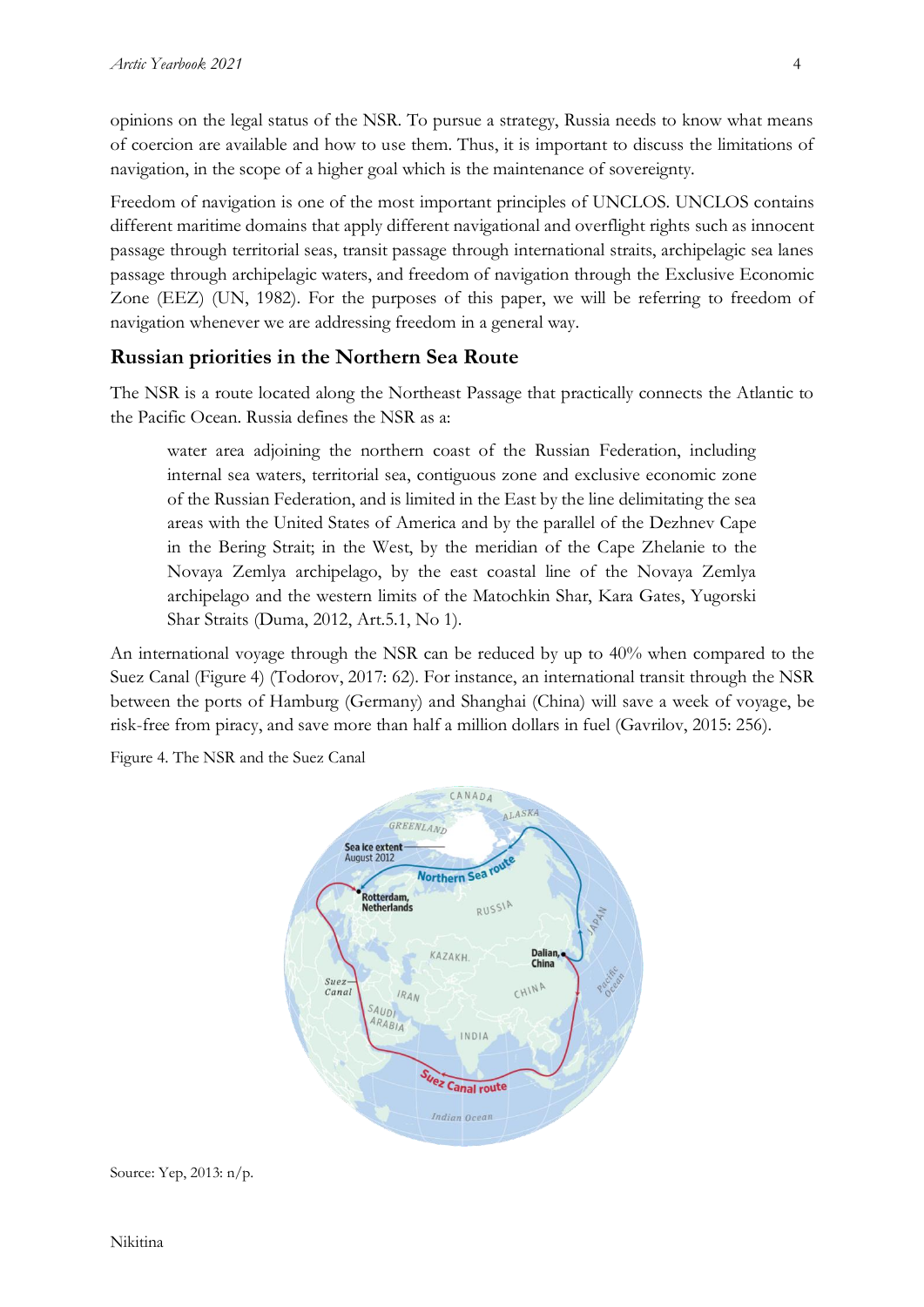Global warming has increased the strategic importance of the Arctic Zone of the Russian Federation (henceforth AZRF) as the recent official Russian documents show: (i) "*Foundations of the Russian Federation's State Policy in the Arctic for the Period to 2035"* (Putin, 2020a) (henceforth Arctic Policy); and (ii) *"Strategy of Development of the Arctic Zone of the Russian Federation and the Provision of National Security for the Period to 2035"* (Putin, 2020b) (henceforth Arctic Strategy). These documents describe Russian interests in defense, mineral resources, and maritime transportation, as well as environmental, social, and sustainable development issues (Putin, 2020a).

The main interests identified in the Arctic Policy for the AZRF are to ensure sovereignty and territorial integrity of Russia; preserve the Arctic as a territory of peace and cooperation; ensure the well-being of people and the Indigenous peoples living in the Arctic; develop the Arctic as a strategic resource base and accelerate its contribution for economic growth; develop the NSR as a globally competitive market of transportation; and environmental protection of the Arctic (Putin, 2020a, Art.5). The Arctic Policy has also identified threats to national security, and contrary to what we may think, they are not related to external threats. Most threats come from the internal dimension, such as population decline; insufficient level of social, transportation, information, and infrastructural development; lack of geological surveys; failure to meet deadlines concerning the construction of icebreakers and Search and Rescue (SAR) equipment, and other monitoring systems in the AZRF (Putin, 2020a, Art.7).

The threats to national security that Russia has identified were to be expected as external threats from NATO, especially after the annexation of Crimea in 2014, however, they were simply categorized as challenges to overcome (Buchanan, 2020: paragraph 30). These are the lack of international legal demarcation of marine spaces in the Arctic, here referring to territorial disputes; mistrust in the Russian actions and decisions in the Arctic; Arctic militarization and potential increase of conflict in the region; prevention of Russia from carrying out economic or other activities; and attempt of countries to revise the international treaties that regulate the Arctic, consequently, to establish new ones without considering current regional treaties (Putin, 2020a, Art.8).

Many of these domestic challenges came from the annexation of Crimea in 2014 and the Eastern Ukrainian civil war. Due to these events, Russia is now seen by the West as "untrustworthy and domineering in its foreign policy" (Heininen, 2019: 215) and an assertive power willing to "use military-coercive instruments to protect its national interests, including those in the Arctic" (Sergunin & Konyshev, 2018: 143).

The Russian plan for the NSR is simple: marine safety, environmental protection, infrastructure development, and economic growth.

As Putin has stated, one of the goals for the NSR is to "boost the traffic and bring it up to 80 million tons by 2025 on the Northern Sea Route" (Putin, 2019: paragraph 9), and up to 130 million tons by 2035 as the Arctic Strategy expects (Putin, 2020b). In fact, the cargo volume has been slowly increasing since 2013 and it has reached up to 32 million tons in 2020 as Figure 5 shows.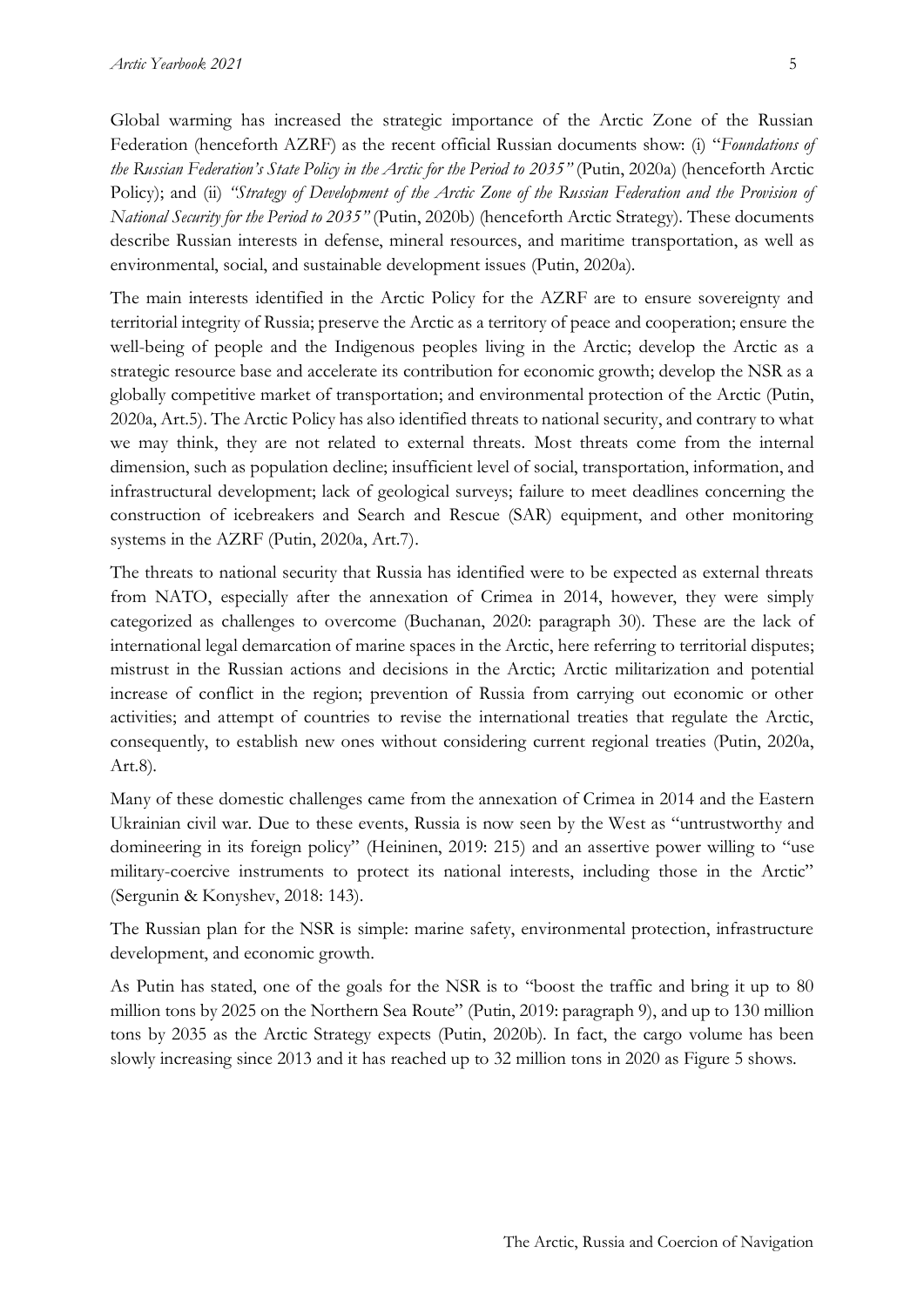Figure 5. Cargo volume between 2013 and 2020



Source: Created by author. Data from[: https://arctic-lio.com/main-results-of-nsr-navigation-2019/](https://arctic-lio.com/main-results-of-nsr-navigation-2019/) and Staalesen, 2020.

However, Russia is aware that to compete at a global level, it must develop efficient monitoring systems and SAR equipment to ensure not only the safety of navigation but also environmental protection because the Arctic climate is extremely harsh and unpredictable. The Arctic Strategy forecasts the development of seaports; more tag boats and rescue vessels, and icebreakers; the creation and development of a satellite constellation in highly elliptical orbits based on domestic equipment, providing satellite communications for users in the NSR and territories north of 70 degrees north latitude; and the development of a unified system to prevent accidents, such as oil spills (Putin, 2020b, Art.13 and 15). In fact, Russia is interested in cooperating in the scope of potential emergencies as Foreign Affairs Minister Lavrov has stated:

Given the rapid development of maritime activities and navigation, including cruise ship tourism in the Arctic, it is important to continue strengthening our capability for rapid response to possible emergencies. We favour expanding coast guard cooperation within the Arctic Forum framework (Lavrov, 2019: paragraph 10).

Russia believes that providing all the conditions to navigate safely in the NSR will be extremely beneficial to the economic growth, as navigation itself is associated with transport fees, whether from the icebreaker's assistance or shuttle transportation (Sevastyanov & Kravchuk, 2020).

#### **Northern Sea Route legal status and Russian legislation**

The US, along with Singapore (Hartmann, 2018: 291), is the main country that contests the Russian legal status of the NSR and Russia's sovereignty over it. The US does not agree with the Russian baseline drawing as they claim the baselines were drawn to enclose straits considered international in internal waters (Brubaker, 2001: 265) (Figure 6). Consequently, "The United States…contests Russia's claim to internal waters status of the Vil'kitskii, Shokal'skii, Dmitrii Laptev, and Sannikov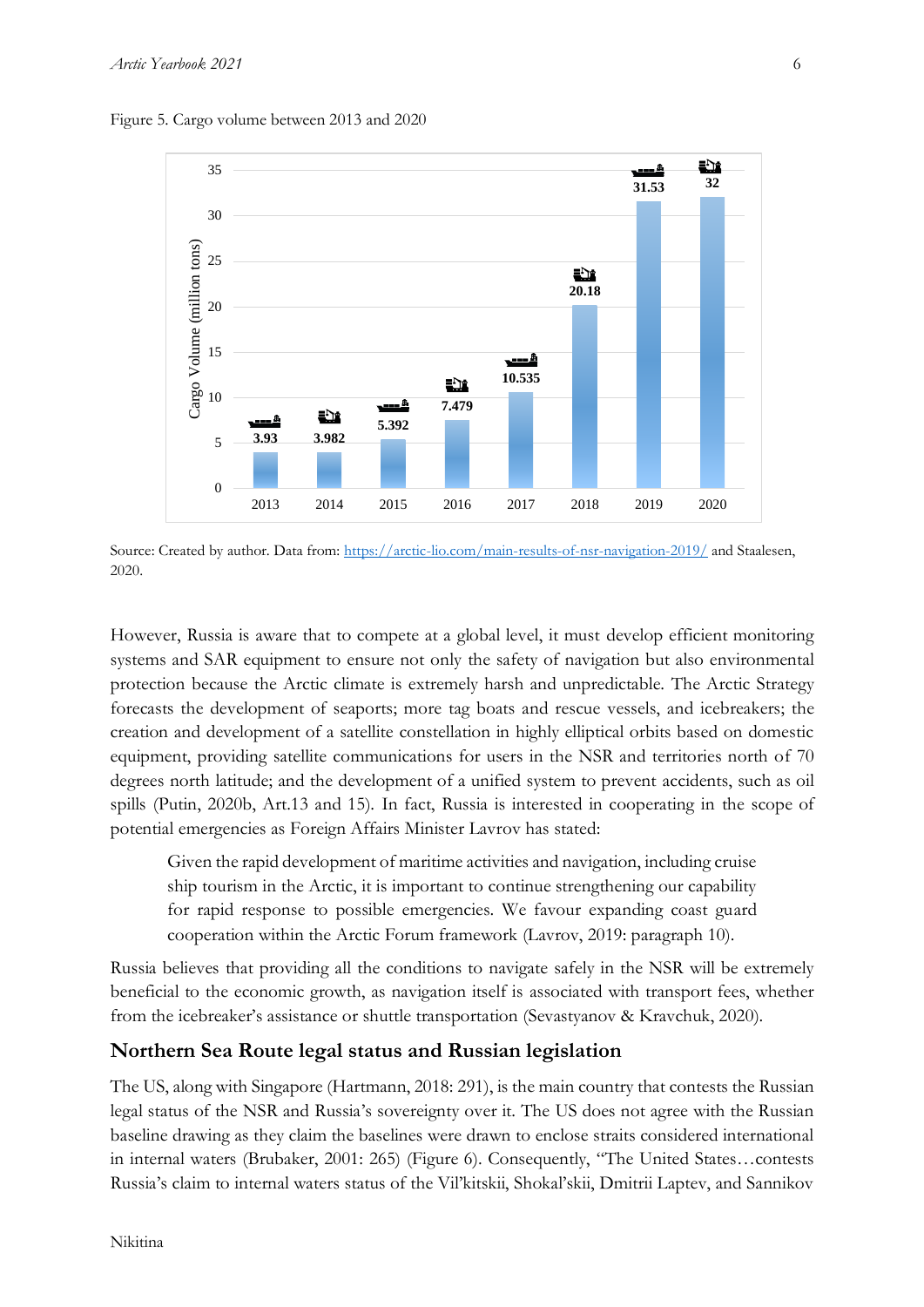Straits and the drawing of straight baselines around associated island groups" (Scott & Vanderzwaag, 2015: 734) and, therefore, they should be subject to a transit passage navigational regime.





Source: Todorov, 2017: 70.

Transit passage only applies to straits "used for international navigation between one part of the high seas or an exclusive economic zone and another part of the high seas or an exclusive economic zone" (UN, 1982, Art.37) and it means "the exercise in accordance with this Part of the freedom of navigation and overflight solely for the purpose of continuous and expeditious transit of the strait between one part of the high seas or an exclusive economic zone and another part of the high seas or an exclusive economic zone" (UN, 1982, Art.38, No 2). According to US claims, Russia has no right to impose limitations on freedom of navigation by requesting a permit to navigate in the NSR (Todorov, 2017: 64). Additionally, the US claims that the Russian straits should be considered as international straits since there is a potential for future international shipping, while Russia considers that they cannot be international because what counts is the functional/current use perspective (Gudev, 2018: paragraph 30). It is clear that behind these claims lies the American interest in "deterrence and surveillance measures" (Brubaker & Østreng, 1999: 323-324). Furthermore, Russia is engaging in prejudicial measures that do not allow the maritime transportation of oil, natural gas, gas condensate, and coal extracted in the AZRF by foreignflagged vessels, prioritizing ships carrying Russian flags and built in Russia (Duma, 2017, Art.4), although the UNCLOS explicitly mentions that "The coastal State shall not… discriminate in form or in fact against the ships of any State or against ships carrying cargoes to, from or on behalf of any State" (UN, 1982, Art.24, No 1b).

Russia considers the NSR as a "historically established national transport communication" route (Duma, 2012, Art.14, our translation), and navigation in its water area is "carried out with the generally recognized principles and norms in international law, international treaties and other legal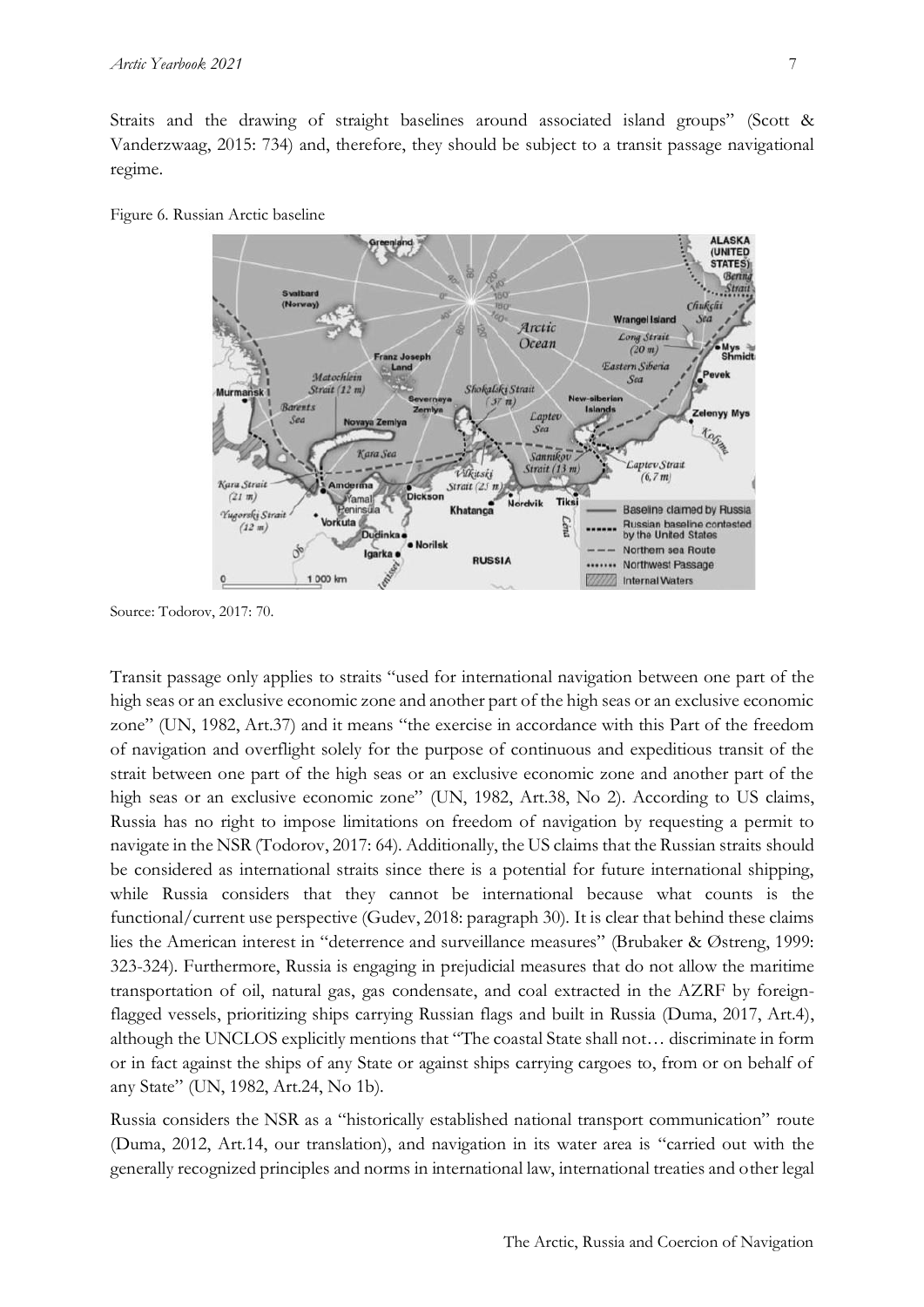acts" (Duma, 2012, Art.14, our translation). The historic waters have the same legal navigational regime as internal waters (Fahey, 2018: 171) which means that, according to the Russian perspective, the NSR shouldn't be subject to any navigational or overflight rights as internal waters are "all the waters that fall landward of the baseline, such as lakes, rivers, and tidewaters. States have the same sovereign jurisdiction over internal waters as they do over other territory" (Burgess et al., 2017: 12).

At the same time, Gudev argues that, due to harsh and unpredictable weather conditions, it is not possible to navigate through the NSR without entering in the internal waters (2020: 132). Consequently, it is not possible to divide the NSR into different legal navigational regimes as it is crucial to ensure the integrity of the route (Gavrilov, 2020: 4). In practice, this means that only one legal navigational regime applies to the NSR.

As we have mentioned, the current Russian legislation that applies to the entrance of the NSR, the Rules, defines that to navigate in the water area of the NSR, foreign or Russian flagged vessel must submit an application where it identifies all the characteristics of the ship annexing different certificates (Russian Government, 2020, Art.4 and 5). Then, this certificate shall be approved or refused by the Headquarters.

## **UNCLOS and the Polar Code as a coercion mechanism**

Due to its complexity and heterogeneity, UNCLOS can easily be misunderstood. The uncertainties, limitations, and confusing terminologies can lead to different interpretations and even cause legal tensions between states (Nadarajah, 2020). In fact, in law there is a great difference between theory and practice, what it should be and what it is, and this cleavage starts to widen even more "when it involves interests that, one way or another, translate into power and the ability to exercise it" (Balão, 2012: 184, author's translation). Therefore, in cases of high uncertainty and flexibility, law "can be used to serve various constituencies and interests" (Koivurova, 2011: 222).

There are two main uncertainties in UNCLOS that raise doubts and can be used as a mechanism to limit freedom of navigation. These are Article 234 and the uncertainty over international straits.

Bartenstein has identified two major uncertainties in Article 234. The meaning of the word "where" is ambiguous since it can be viewed from a territorial approach or even temporal one (Bartenstein, 2011: 28). Also, it is not clear to which maritime domain it applies or at which time (Bartenstein, 2011: 28). In relation to this, Dremliuga notes that Article 234 must be interpreted as an ordinary meaning and not a literal one (2017: 130). While a literal meaning implies that Article 234 is limited to sea ice-covered areas, the ordinary meaning "of 'ice-covered area' held during the UNCLOS negotiations, and for a long period afterward, was that it is synonymous with the Arctic Ocean area" (Dremliuga, 2017: 130). Furthermore, the phrase "most of the year" is not totally clear, whether it applies all year or just ice time periods (Bartenstein, 2011: 31).

Another case of uncertainty is the international straits criteria. Although the International Court of Justice has defined the criteria for international straits in the Corfu Chanel Case<sup>2</sup>, the discussion about potential use versus functional/current use remains. There has not been a defined and specific number of passages for considering a strait as one used for international navigation, "it is unclear what level of international navigation is required for a strait to be appropriately classified as an international strait" (Rothwell, 2012: 270). However, the Harvard Law Review argued that Article 37 of the UNCLOS should be subject to the potential use test considering its ordinary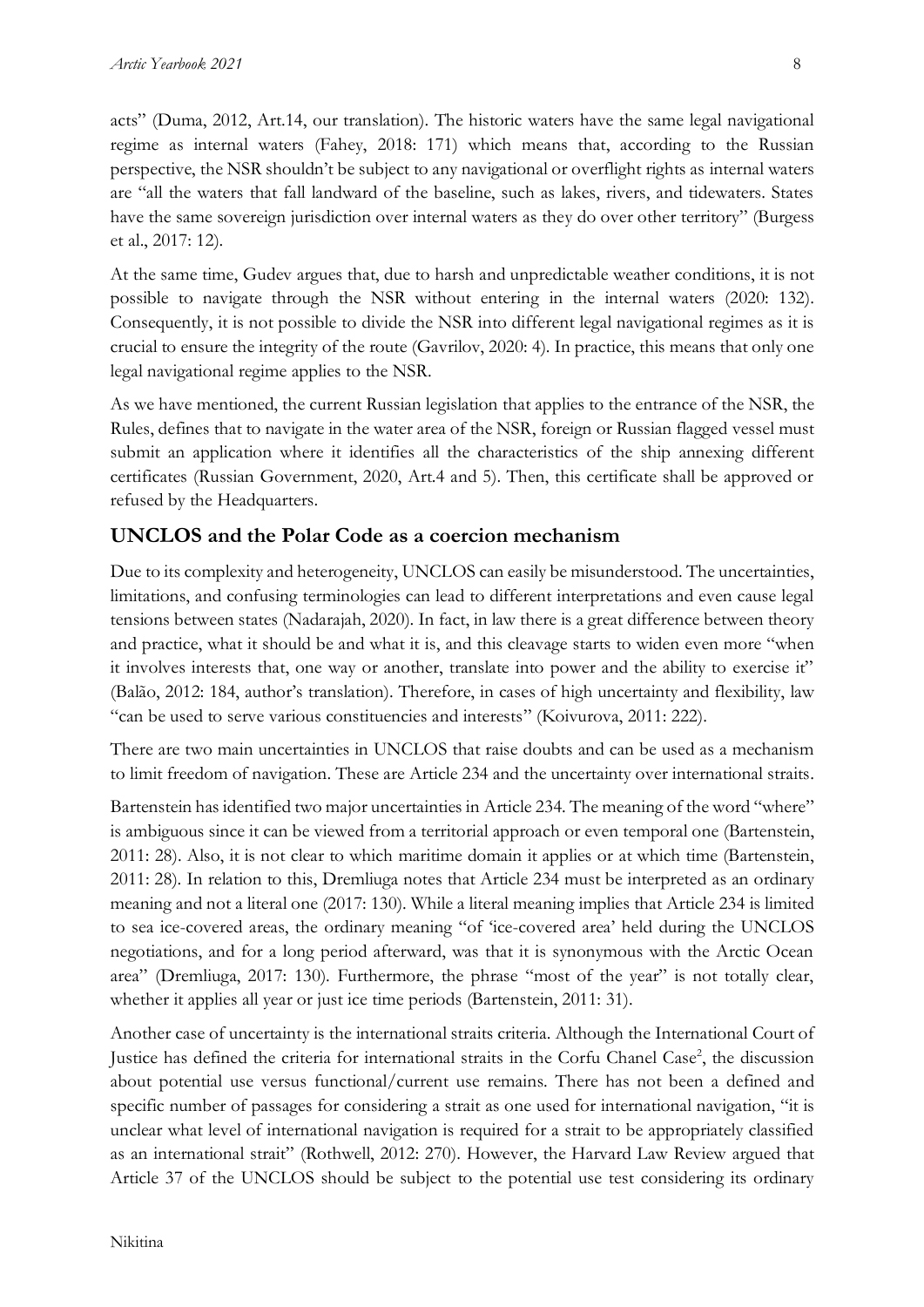meaning, its context in the UNCLOS, the goals and the purpose of the UNCLOS itself, and the Vienna Convention dispositions (Harvard Law Review, 2020). Indeed, "[t]here is hardly better evidence for the potential of something to occur than the fact that it is currently occurring" (Harvard Law Review, 2020: 2599). Regardless, according to the criteria defined in the Corfu Chanel Case, Russia does not meet the criteria of a functional approach to international navigation since it remains a route for national shipping (Gunnarsson, 2021: 3) rather than international shipping. Thus, even if the international straits are not recognized as internal waters, the argument of potential use cannot be applied to the NSR since it is mostly a national route for now (Gavrilov, 2015: 260).

The Polar Code also has limitations that reinforce the use of Article 234 of the UNCLOS. In fact, Russia considers that the Polar Code is insufficient in providing safety of navigation and marine environment protection as it only applies to ships under the International Convention for the Safety of Life at Sea (SOLAS), the International Convention for the Prevention of Pollution from Ships (MARPOL), and the International Convention on Standards of Training, Certification and Watchkeeping for Seafarers (STCW) (IMO, 2014). This way, the Polar Code only applies to "ships engaged on international voyages" (IMO, 1974, Regulation 1a), that is, ships navigating "from a country…to a port outside such country, or conversely" (IMO, 1974, Regulation 2d). In this context, Article 234 remains important as it provides extra measures for the Russian action. The fact that the Polar Code does not cover all the vessels navigating through the NSR, the Rules apply to all vessels and contain all requirements that ships must present to obtain a navigation permit (Todorov, 2021: 7).

Russian legislation presents some limitations to freedom of navigation in the NSR. They claim that it is necessary to oversee navigation in the NSR to ensure safety of navigation and environmental protection, by triggering Article 234. Indeed, the increased traffic in the NSR will inevitably increase the risks of threats to the Arctic's ecosystem. For instance, an accident with an oil tanker hitting an iceberg or other ice formation at sea could be catastrophic as it would endanger not only the environment but also the coastal population since the fishery is an important income and the main diet of those populations (Dremliuga, 2017: 133). Therefore, safety of navigation and environmental protection, as well as other soft security issues such as illegal migration, smuggling, and poaching, seem to be genuine reasons for limiting freedom of navigation, especially where SAR capabilities are still being developed (Fahey, 2018: 174). Regardless of these reasons, Fahey considers that the reasons "must be balanced against the threat of 'creeping jurisdiction', attempts by coastal States to extend their sovereignty and jurisdictional reach over the maritime domain in a manner inconsistent with the law of the sea, unlawfully impeding freedom of the seas" (2018: 159). Although Russia aims to ensure safety of navigation and environmental protection through control of navigation in the NSR, "Russian practice does not always seem to support this goal" (Hartmann, 2018: 286).

What is really happening in the NSR is that no state, even the US, has exercised freedom of navigation activities, as the US does in the South China Sea with Freedom of Navigation Operations (FONOP) (Casarini, 2016: 2). Some academics believe that this failure to ensure freedom of navigation could lead to a tacit acceptance of the NSR's legal regime and Russian control over it, which "may impact the formation of customary international law" (Fahey, 2018: 197).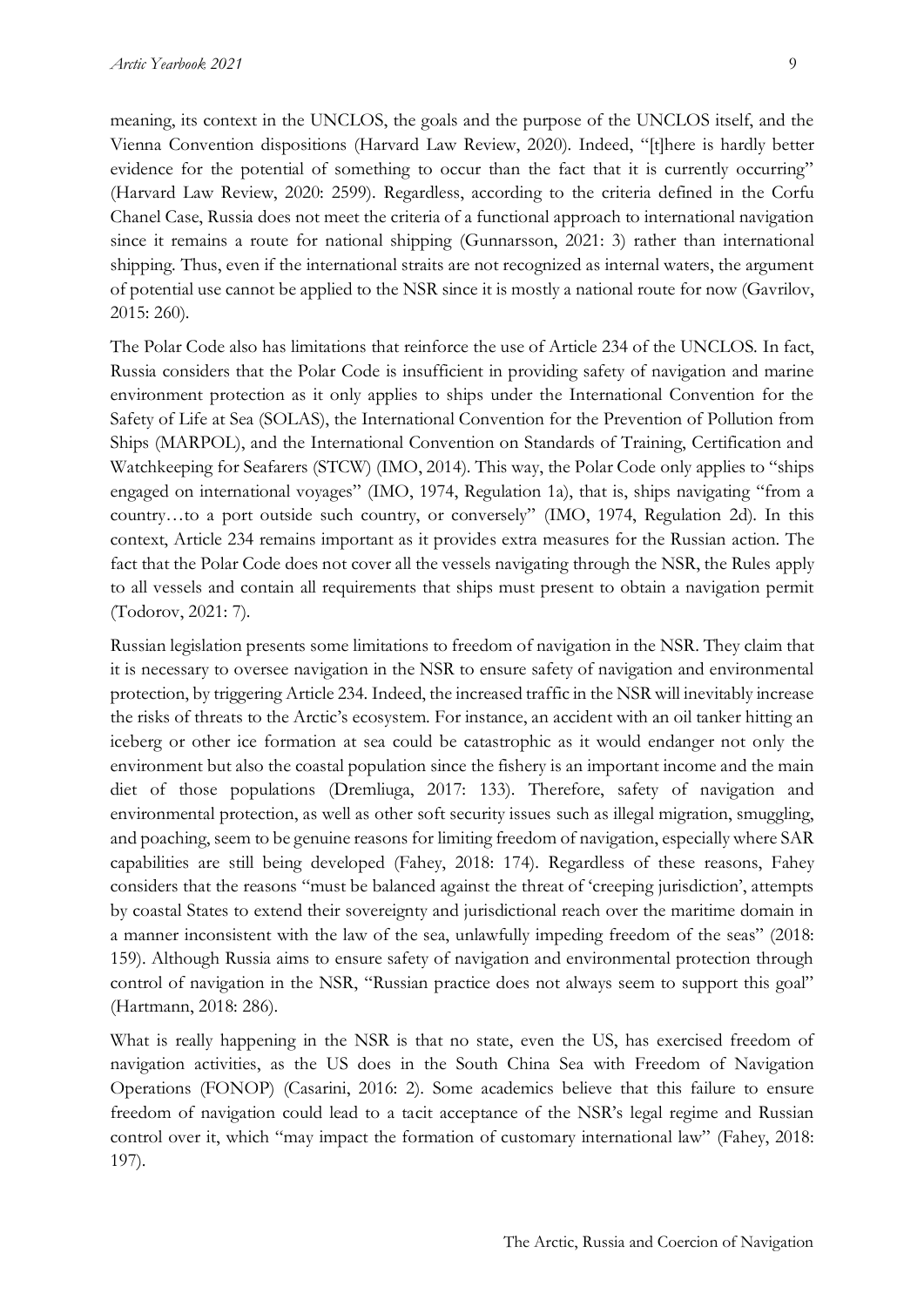We must not forget that Russia is not the only country that triggers Article 234 to ensure safety of navigation and environmental protection by asking for a permit to navigate in the NSR (Hartmann, 2018: 283-284). Canada acts similarly in the NWP. Canadians claim that they have sovereign rights in the NWP while the US considers this route must be subject to transit passage, just like the NSR (Todorov, 2017: 73). Also, under the Northern Canada Vessel Traffic Services Zone Regulations (NORDREG), every nongovernmental vessel is subject to a notification and authorization system (Hartmann, 2018: 284).

The uncertainties that we have discussed above are indeed being used to establish a legal regime based on Article 234 that is causing limitations on freedom of navigation and prejudicial measures. These uncertainties and different interpretations occur when a legal issue is not properly regulated "either because the content of the law is incomplete because it does not cover certain areas of a particular matter, or because the same law, covering those areas, is not sufficiently detailed..." (North Central Administrative Court, 2019: 27, our translation), thus, they can be bypassed to serve someone's interests.

The goal here is not to stress who is right and who is wrong but to show that the UNCLOS has uncertainties that can lead to different interpretations. In this way, Article 234 provides some basis to the ones that legislate in its name. According to Russia, the Polar Code is not sufficient to protect the marine environment, so, Article 234 can give extended powers to regulate ice-covered seas. Thus, "…to control the navigation and provide vessels with hydrographical, icebreaking and other support, the coastal state should obtain all necessary information about the passing vessel" (Todorov, 2017: 69).

To sum up this section, Russia is benefiting from the uncertainties found in the UNCLOS and the limitations of the Polar Code to coerce navigation in the NSR by limiting freedom of navigation, considering that the act of coercion is the main mechanism of influence in International Relations through which "states and institutions influence the behavior of other states by escalating the benefits of conformity or the costs of nonconformity through material rewards and punishments" (Goodman & Jinks, 2004: 633).

# **Sea denial and sea control in the Northern Sea Route**

There are two major perspectives to Arctic issues when analyzing its military reality: the competitive approach and the cooperative approach.<sup>3</sup> Authors like Balão believe that the increased accessibility to shipping routes and energy resources of the Arctic could potentially lead to sovereignty disputes and, consequently, to an escalation of an arms race and even confrontation (Balão, 2016). Other authors such as Exner-Pirot & Murray or Heininen, believe that the Arctic is a region of great geopolitical stability, where regional order has been intentionally negotiated by the Arctic states (littoral and non-littoral) seeking to improve cooperative relations (Exner-Pirot & Murray, 2017). Furthermore, they believe that the potential for a conflict in the Arctic is unlikely due to its history and geography: "the relative sparsity of the Arctic population, and the late settlement by ethnic Europeans, means that there isn't a recent history of territorial loss and boundary change across the region" (Exner-Pirot & Murray, 2017: 58). However, they do note that "…great powers such as the United States and Russia, will attempt to maximize their strategic and economic advantages when the opportunity presents itself, but will not make decisions that significantly increase the risk of conflict unless their survival is threatened" (Exner-Pirot & Murray, 2017: 53-54). Heininen states that "[c]urrent Arctic geopolitics is often misunderstood, particularly by the media and policy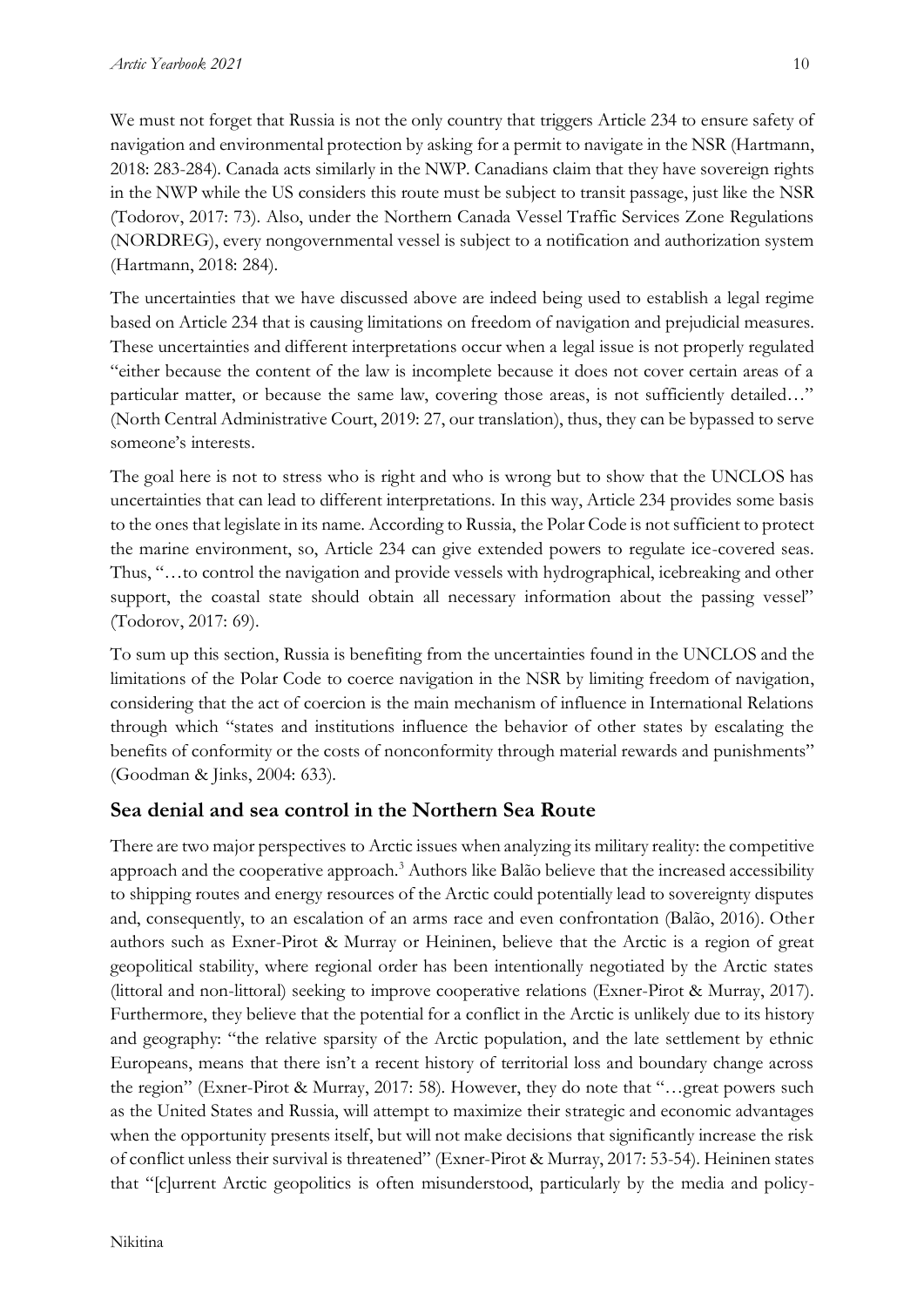makers…" (2019: 219). In fact, several factors contribute to this stability, which is the existence of common interests like the decreasing of military tensions, environmental cooperation, sustainable economic development, and international scientific research cooperation (Heininen, 2019).

Contrary to this view of the Arctic's 'exceptionalism', Huebert believes that the Arctic is becoming more alike with other regions, and therefore, "more common means of cooperation and competition" (Huebert, 2017: 5). Nevertheless, he mentions that the Arctic cannot simply be labeled as a region of cooperation or conflict because "…states are not preparing to go to war over resources, either real or potential, in the Arctic. However, they are also not prepared to declare the region a zone of peace nor to reduce or eliminate their military capabilities as they did in the 1990's" (Huebert, 2013: 201).

One thing is sure, the Arctic is not going through an arms race like the one portrayed by social media. For now, "what we are seeing is a limited modernization and expansion of military installations and forces in the Arctic" (Hilde, 2013: 145).

The Russian defense policy is balanced by the International Relations schools of neorealism and neoliberalism (Sergunin & Godzimirski, 2020). Russian neorealists look at the Arctic concerns from a security perspective and express great worries over Russian sovereignty and territorial integrity and, at the same time, they view International Law as an "instrument for resisting foreign encroachments on Russia's sovereign rights and maintaining control over its Arctic spaces/resources/transport/communications" (Sergunin & Godzimirski, 2020: 28). In contrast, Russian neoliberals argue that the Arctic has lost its military importance after the end of the Cold War and look at this region from a common mankind heritage perspective that should be preserved and developed within a cooperative framework (Sergunin & Godzimirski, 2020).

It is true that the Arctic lost its military importance regarding concerns about a potential confrontation between the North Atlantic Treaty Organization (NATO) countries and the Soviet Union. However, climate change not only brings opportunities but also new challenges and threats to every country's national security. The hard security dimension is still important for the Arctic military balance. Indeed, the Russian agenda is concerned with "responding NATO countries' increased military preparations and activities as well as ascertaining Russia's national sovereignty over its Arctic sector" (Sergunin & Konyshev, 2018: 32). But there are also soft security issues that neoliberalism is concerned about. Marine pollution by greywater and ballast water discharges, potential oil spills, poaching, illegal fishing and overfishing, illegal migration, smuggling, as well as "violation of the Polar Code requirements and potential attacks on critical industrial objects (oil and gas rigs, pipelines, cables, floating nuclear plants, etc.)" (Sergunin & Gjørv, 2020: 268) are many of the soft security threats in the Arctic (Sergunin & Godzimirski, 2020: 35). Now, the military is not exclusively engaged with hard security issues, but soft security issues as well. The Russian Armed Forces are now performing "SAR operations, monitoring air and maritime spaces, providing navigation safety, mitigating natural and man-made catastrophes (such as responses to oil spills) …" (Sergunin & Konyshev, 2019: 186).

The protection of the AZRF's coastline and waters, and Russia's economic interests, is mainly done by the Northern Fleet and the Border Guard Service (BGS) and the Coast Guard (Sergunin & Konyshev, 2017: 173). Although the Northern Fleet does not operate directly in the NSR, it is important because one of the entries to the NSR is through the Barents Sea, which is where the Northern Fleet Joint Strategic Command is located (Figure 7, in orange).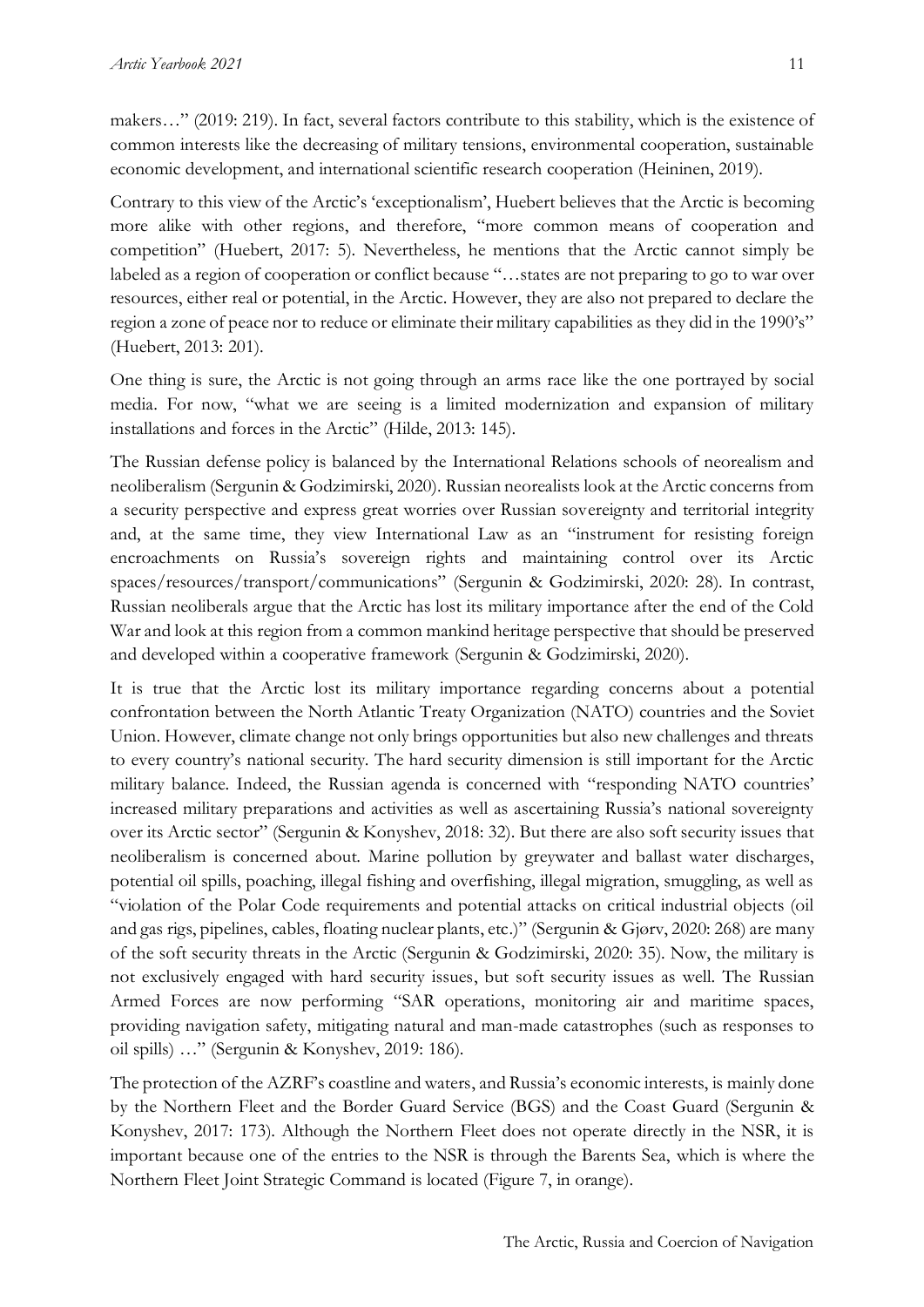The strategic importance of this region is determined by the fact that it is home to strategic submarines and Ballistic Nuclear-Powered Submarines (SSBNs), (Baev, 2018: 410); it is of great utility in "in denying American sea power free access through North Atlantic…" (Gray, 1977: 42); and it is an important part of the Bastion Concept (Boulègue, 2019: 7). Therefore, this strategic zone is extremely important for projection of the Russian naval power and the demonstration of sovereign rights in the AZRF (Sergunin & Godzimirski, 2020: 33).



Figure 7. Military districts of the Russian Federation

Source: [https://structure.mil.ru/structure/okruga/north/news.htm.](https://structure.mil.ru/structure/okruga/north/news.htm) Edited by author.

Naval power can be defined as a country's capacity in surface, subsurface, and air naval units, which aims to defend a country's maritime interests (Carvalho, 1982: 126) whether they are "the navies, coast guards, the marine or civil" (Till, 2009: 21). In fact, the main mission of naval power is naval presence, and the greater it is, the greater the power of dissuasion (Carvalho, 1982: 127). Dissuasion can be defined as an "effort…to convince a country or a coalition to refrain from courses of action that would menace… [a country's] interests and goals" (Kugler, 2002: 1). Occasionally, dissuasion is confused with deterrence, however, as dissuasion "arises in a different, less confrontational place" than deterrence (Kugler, 2002: 1). Deterrence is "the logic of direct military coercion applied against a hostile, well-armed enemy" in a context of a war horizon (Kugler, 2002: 1).

Russia is seeking to increase its naval power through the modernization of conventional forces (surface and conventional submarines), as well as strategic nuclear forces of the Northern Fleet (SSBNs) (Sergunin & Konyshev, 2017: 2017). The strategic forces "remain not only a key element of the Russian military strategy, but also as a symbol and guarantee of Russia's great power status" (Sergunin & Konyshev, 2018: 144). However, the Russian military agenda is viewed from a pejorative perspective that the militarization concept emphasizes. It is relevant to say that pure militarization occurs from the moment a country decides to develop its military units, whether "physical military equipment or events, such as new military bases or training exercises" (Choi, 2020: 2). Needless to say, all Arctic littoral states value their sovereignty and national interests and, consequently, have their own military agendas to protect them (Konyshev & Sergunin, 2019).

The Bastion Concept, a soviet strategy, is still important for Russia's national security as it seeks to ensure the protection of the Kola Peninsula and access of Northern Fleet's SSBNs into the Atlantic Ocean, and further through sea control and sea denial activities (Boulègue, 2019: 7) (Figure 8).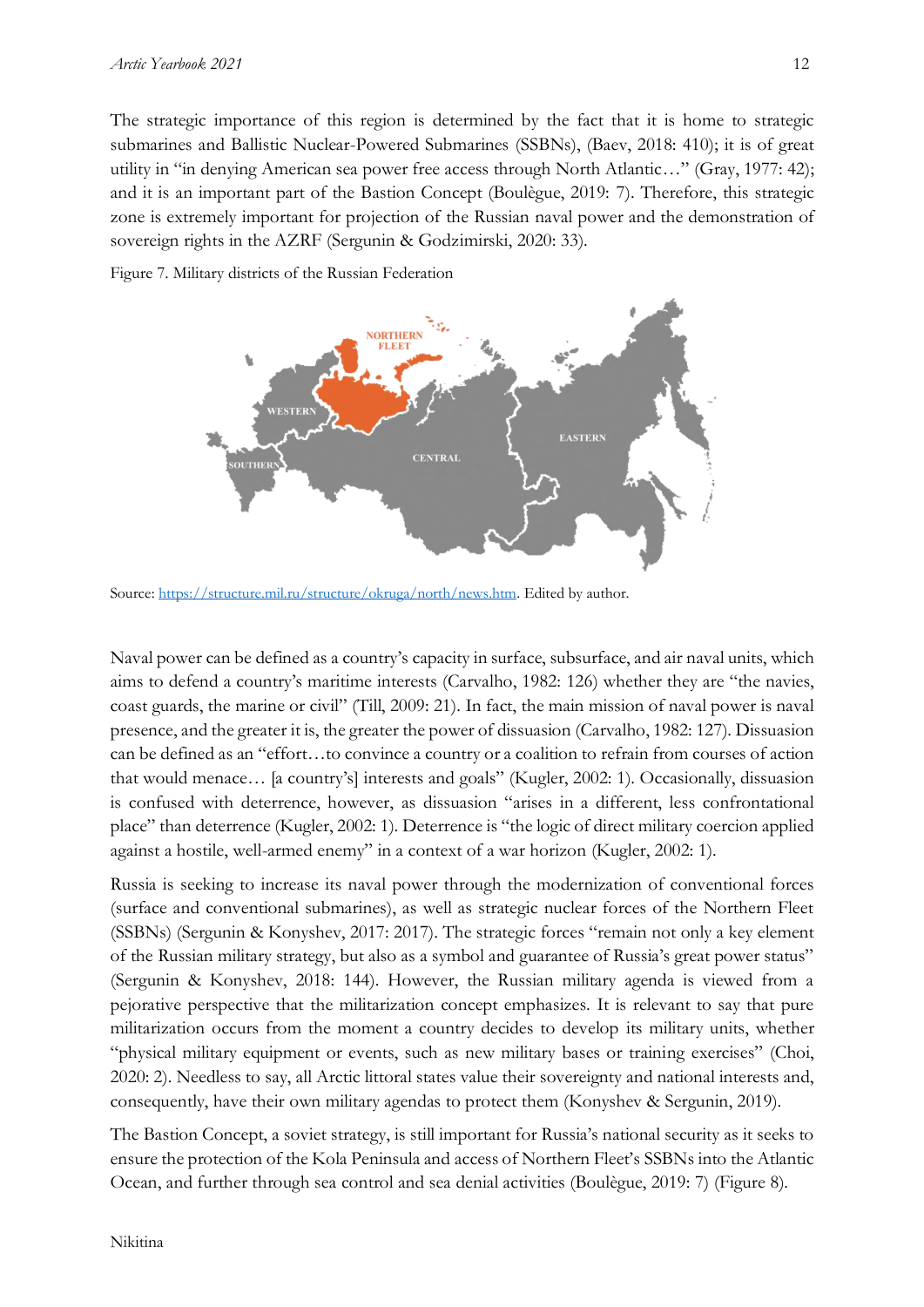

Figure 8. Bastion concept and the Greenland – Iceland – United Kingdom (GIUK) gap

Source: Nilsen, 2019: n/p and Mikkola, 2019: n/p. Edited by author.

Indeed, sea control and sea denial activities are very important for demonstrating a nation's naval power. However, for this to be perceived, a nation's naval power should be visible to others, otherwise, it loses its mission:

…in order to function, naval power must be perceived. Invisible warships whose existence is kept in secret do not encourage friends, deter enemies, or stimulate neutrals…These imaginary warships may be perfect weapons of war, but their political utility is zero (Luttwak, 1973: 38).

Sea control aims at "acquiring and securing the privilege to utilize the maritime space in the period of time as expected" (Chang, 2018: paragraph 3) and, usually, it is obtained by naval presence. Once obtained, a country can start to develop actions without foreign intervention to project its naval power and imply that it could "pose a threat of, and carry out, amphibious assault on the enemy shore" (Vego, 2008: 15). The goal of sea control activities is "not to use the sea oneself, but to prevent the enemy from doing so" (Till, 2009: 153). Therefore, sea control should be focused on shipping routes and communication lines as underwater cables since the sea is mainly used for these purposes (Chang, 2018: paragraph 10).

In contrast, sea denial activities can be an alternative to sea control with the goal to exclude or "prevent an enemy from using the sea to do them harm" (Till, 2009: 154) or they can be a complement to sea control (Till, 2009: 154).

Therefore, through sea control and sea denial activities, Russia can be present at sea and project "power to command or influence events ashore" (Till, 2009: 155). As Till says, "Sea control is therefore the fundamental capability of the navy…Sea control is absolutely necessary, the thing without which all other naval missions, and most national missions, precariously risk catastrophic failures" (Till, 2009: 155). Indeed, "The real reward for having command, or control, of the sea is the capacity to use it for your strategic purposes and to deny its use to any adversary" (Till, 2009: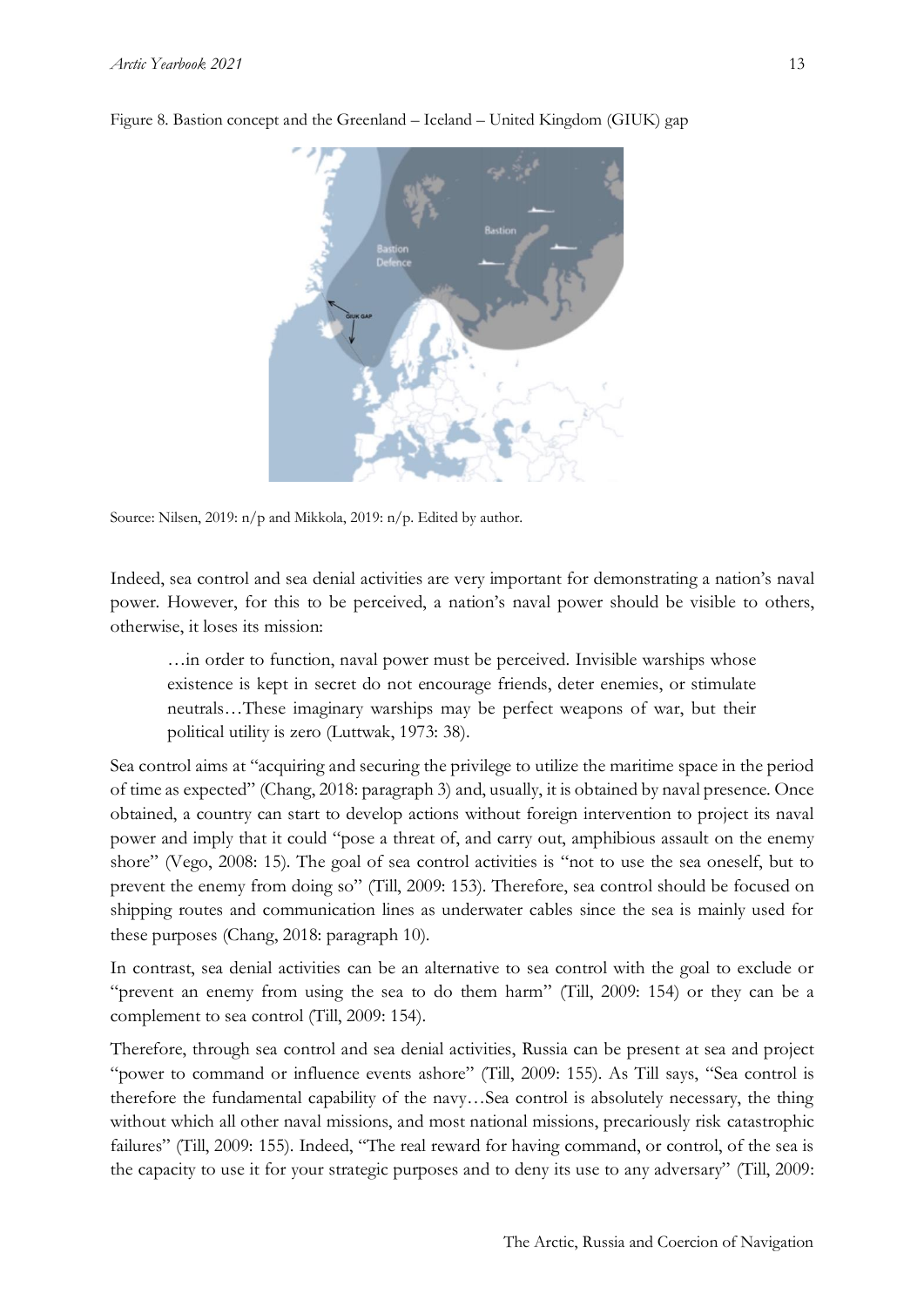184). And, in sum, according to Till, there are two types of strategic uses: "the capacity to project military power ashore and to use the sea as a means of transportation" (2009: 184). Evidently, the Russian naval power is not only about the Northern Fleet. As Till said, seapower can be composed by navies, coast guards, or even civil authorities (2009: 21).

The BGS contributes to Russian naval power as an important government agency for Arctic shipping because it is "responsible for border controls, economic security and prevention of various illegal activities in the Russian EEZ" (Sergunin & Gjørv, 2020: 263). Due to the high role of the BGS in protecting internal and external threats in the NSR, one of Russia's top priorities is to strengthen the BGS with "plans to build 20 border guard stations along the Arctic Ocean's coastline" (Konyshev & Sergunin, 2019: 185).

Both the Northern Fleet and the BGS can create a general disposition to inaction (Sala, 2015: 522) which will necessarily reduce the intention of others to violate Russian law. That is, the higher level of naval power, the higher power of dissuasion. Sea control and sea denial activities are very important for any Navy because due to them, a country gains the capability to influence others.

# **Conclusion**

As we know, Russian control and the legal status of the NSR has been criticized, especially, by the US who claims that some parts should not be regulated by Russian law. The interest in understanding the balance between freedom of navigation and what is disposed in the UNCLOS and the Polar Code has led to the conclusion that the uncertainties of the UNCLOS and the limitations of the Polar Code are benefiting the Russian legislation in the NSR, and that naval power goes hand in hand with these uncertainties.

However, one thing must be mentioned here: the Rules are also mandatory for Russian-flagged vessels, and not exclusively for foreign-flagged vessels. That is, with the argument to ensure environmental protection and safety of navigation it is necessary to control the traffic in the NSR, including both foreign and Russian vessels. Thus, as data shows, not only foreign-flagged vessels receive refusals but Russian-flagged do as well (Table 1).

| Year                 | 2013 | 2014             | 2015 | 2016 | 2017           | 2018                              | 2019           | 2020 | <b>TOTAL</b> |
|----------------------|------|------------------|------|------|----------------|-----------------------------------|----------------|------|--------------|
| Foreign vessels      |      |                  |      |      |                |                                   |                |      |              |
| refusals             | 18   | 16               | 6    | 2    | $\overline{2}$ | 5                                 |                | 4    | 54           |
| National vessels     |      |                  |      |      |                |                                   |                |      |              |
| refusals             | 65   | 14               | 9    |      | $\Omega$       | 11                                |                | 15   | 116          |
| <b>Total Vessels</b> |      |                  |      |      |                |                                   |                |      |              |
| <b>Refusals</b>      | 83   | 30<br>$\sqrt{1}$ | 15   | 3    | $\overline{2}$ | 16<br>$\sim$ $\sim$ $\sim$ $\sim$ | $\overline{2}$ | 19   | 170          |

Table 1. Total vessel refusals

Source: Data retrieved fro[m http://www.nsra.ru/en/rassmotrenie\\_zayavleniy/otkazu.html.](http://www.nsra.ru/en/rassmotrenie_zayavleniy/otkazu.html)

Between 2013 and 2020, out of a total of 170 refusals, only 54 were from foreign-flagged vessels. Most refusals are based on lack of documentation or wrong application form filling. The only case of violation of the Russian rules was made by the Dutch-flagged vessel "Arctic Sunrise" belonging to Greenpeace, which entered the waters of the NSR without a navigation permit after its  $3<sup>rd</sup>$  refusal in 2013 (Northern Sea Route Administration, 2013). The truth is that Russia cannot completely control the NSR. The goal of boosting navigation and promoting a globally competitive route would be choked by an excessive legal regime.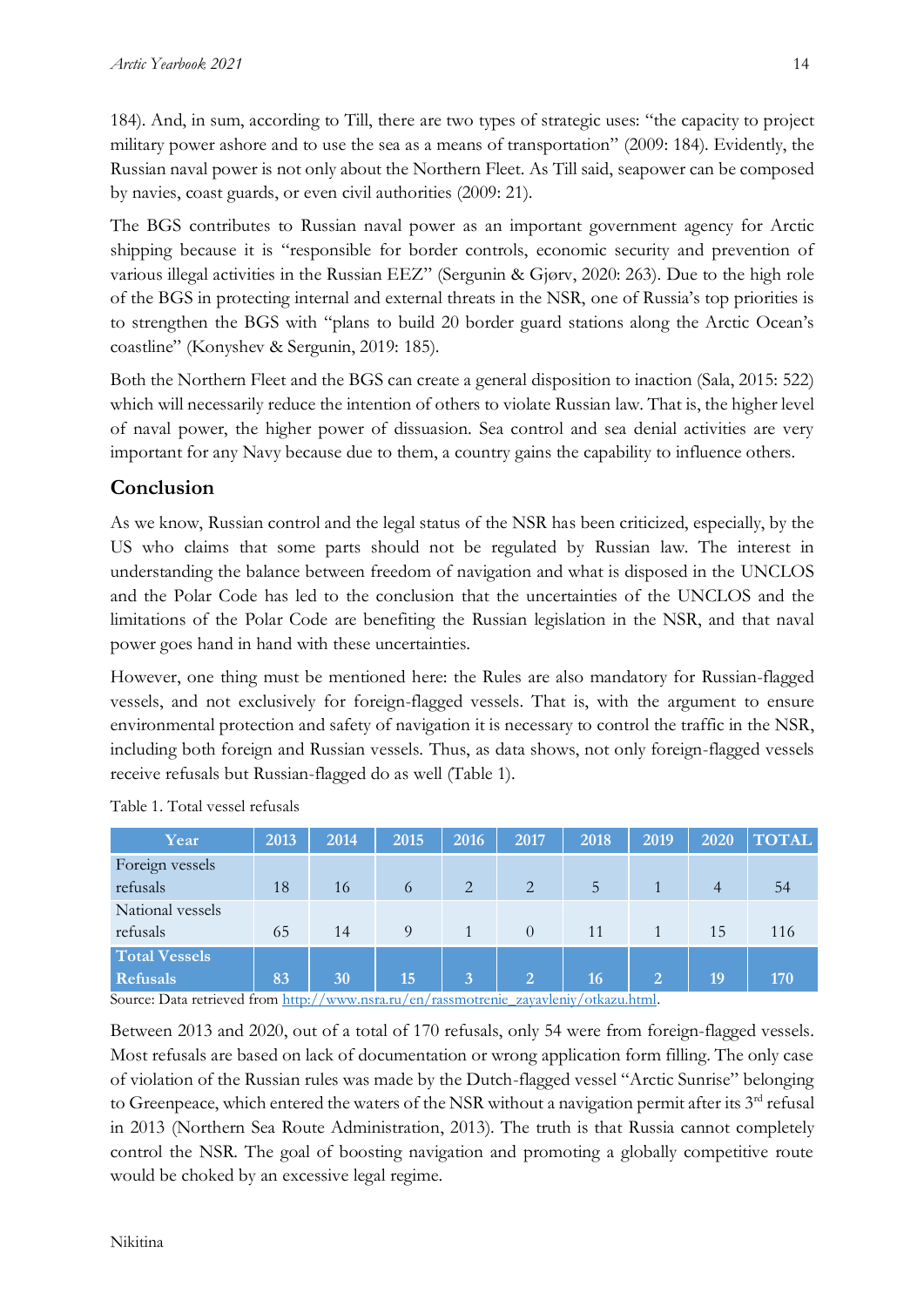Regardless, the uncertainties of the UNCLOS and the limitations of the Polar Code benefit the protection of the Russian interests in the NSR by shaping its own legislation:

The Russian policy-makers and specialists in international law pay a great attention to the use of law to protect Russia's national interests in the Arctic and shape a legal order in the region to the benefit of Moscow that is interested to promote usage of the NSR for international shipping, but within its own jurisdiction (Sevastyanov & Kravchuk, 2020: 231).

The fact is that freedom of navigation in the NSR is being restricted by default from the moment that the Ministry of Transport asks for a form to navigate in the NSR and for refusal or approval by the Headquarters. As Fahey mentions "If foreign-flagged vessels must request express permission from the NSRA [Northern Sea Route Administration] to even enter the water area of the Northern Sea Route as the default, then that requirement of the NSRA Navigation Rules appears to resemble a de facto prohibition against navigation…" (2018: 181).

From a geopolitical point of view, in light of the increased accessibility to the Russian Arctic coast, Russia seeks to maintain sovereign rights, however, at the same time, Russia wants to boost Arctic shipping in a sustainable environment where it needs to verify if vessels are complying with the Rules to protect the fragile Arctic environment and safety of navigation.

Although UNCLOS presents uncertainties and different interpretations, it is an extremely important binding instrument that "cement[s] the relationship of states" (Nadarajah, 2020: 1). Without it, it "could have led to a pastiche of national rules and regulations that would foster ineffective management of resources, undermine maritime safety, and open the way for disputes and conflict over boundaries and access to seas and waterways" (Antrim, 2016: 44-45).

When we state that the uncertainties in the UNCLOS and the limitations in the Polar Code enable the coercion mechanism, we are not addressing material rewards or punishments. The coercion mechanism must be triggered by something, which in this case are the military modernization programs and, consequently, Russian naval power.

The Russian military modernization programs seek to increase its naval power, whether we are talking about the navies or the coast guard. Constructing and modernizing naval assets enable greater presence at sea, acquired by sea control and sea denial activities, which in turn, increases the power of dissuasion. Dissuasion is extremely important since it has the power to influence others. Therefore, Russian military modernization programs go hand in hand with Russian legislation. In other words, the materialization of the UNCLOS and the Polar Code as a coercion mechanism depends strongly on the power of dissuasion, which discreetly can convince others to refrain from violating activities in the NSR.

# **Acknowledgments**

The author acknowledges the support provided by Professor Sandra Balão with helpful resources and orientation. This article is a result of a Master's dissertation in Strategy at the University of Lisbon, which is being developed under the orientation of Professor Sandra Balão.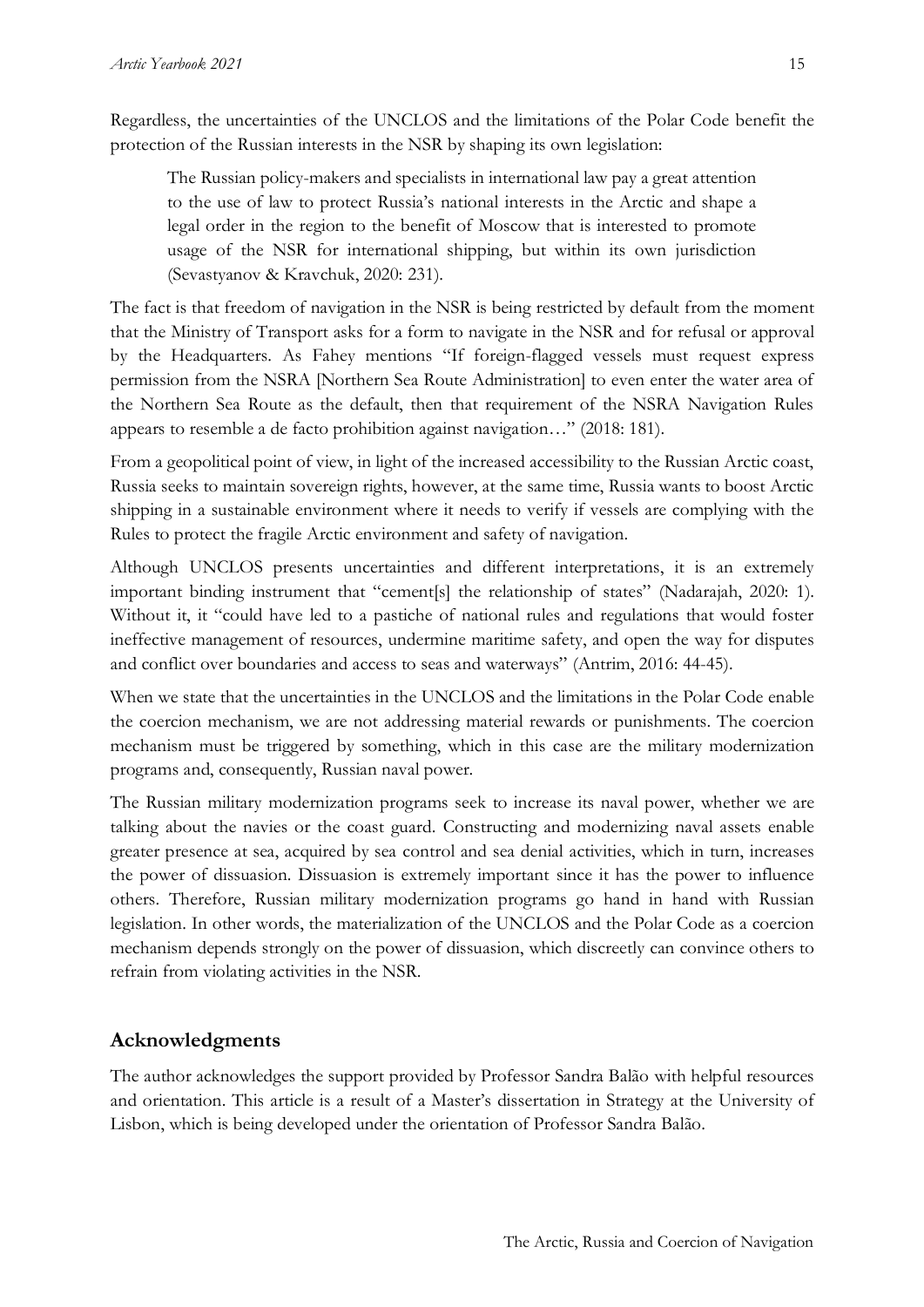#### **Notes**

- 1. "Where" and "most of the year" outlined by us.
- 2. See page 28 in the International Court of Justice. (1949). The Corfu Chanel Case (Merits). Retrieved from: [https://www.icj-cij.org/public/files/case-related/1/001-19490409-JUD-](https://www.icj-cij.org/public/files/case-related/1/001-19490409-JUD-01-00-EN.pdf)[01-00-EN.pdf.](https://www.icj-cij.org/public/files/case-related/1/001-19490409-JUD-01-00-EN.pdf)
- 3. Competitive approach and cooperative approach suggested by us.

# **References**

- Antrim, C. (2016). Geography and Jurisdiction in the Maritime Arctic. *Geographical Review*, 107 (1), 24-47.
- Baev, P. (2018). Russia's Ambivalent Status-Quo / Revisionist Policies in the Arctic. *Arctic Review on Law and Politics*, 9, 408-424.
- Bai, J. (2015). The IMO Polar Code: The Emerging Rules of Arctic Shipping Governance. *The International Journal of Marine and Coastal Law*, 30 (4), 674-699.
- Balão, S. (2016). Geopolítica e Geoestratégia do Árctico no Século XXI: Inovação ou Recorrência? [Arctic Geopolitics and Geostrategy in the 21st Century: Innovation or Recurrence?], in Lara, A. (Coord.), *Previsão e Mudança: Estudos Políticos e Internacionais* [Forecasting and Change: Political and International Studies]. MGI Editions, Lisbon.
- Balão, S. (2012). A PESC, a PESD, a PCSD e a definição da Estratégia da União Europeia para o Ártico [CFSP, CSDP, DPCS and the definition of the European Union Strategy for the Arctic]. *Revista Debater a Europa*, 6, 169-206.
- Bartenstein, K. (2011). The "Arctic Exception" in the Law of the Sea Convention: a Contribution to Safer Navigation in the Northwest Passage?. *Ocean Development & International Law*, 42 (1-2), 22-52.
- Bird, K.; Charpentier, R.; Gautier, D.; Houseknecht, D; Klett, T.; Pitman, J; Moore, T.; Schenk, C.; Tennyson, M. & Wandrey, C. (2008). Circum-Arctic Resource Appraisal: Estimates of Undiscovered Oil and Gas North of the Arctic Circle. *United States Geological Survey*. Retrieved from: [https://pubs.er.usgs.gov/publication/fs20083049.](https://pubs.er.usgs.gov/publication/fs20083049) Accessed on May 12, 2021.
- Boulègue, M. (2019). Russia's Military Posture in the Arctic: Managing Hard Power in a 'Low Tension' Environment. *The Royal Institute of International Affairs*, Research Paper, 1-45.
- Brubaker, R. (2001). Straits in the Russian Arctic. *Ocean Development & International Law*, 32 (3), 263-287.
- Brubaker, R. & Østreng, W. (1999). The Northern Sea Route Regime: Exquisite Superpower Subterfuge?. *Ocean Development & International Law*, 30 (4), 299-331.
- Buchanan, E. (2020). The overhaul of Russian strategic planning for the Arctic Zone to 2035. *NATO DEFENSE COLLEGE*. Retrieved from: [http://www.ndc.nato.int/research/research.php?icode=641#\\_edn5.](http://www.ndc.nato.int/research/research.php?icode=641#_edn5) Accessed on May 17, 2021.
- Burgess, J.; Foulkes, L; Jones, P.; Merighi, M.; Murray, S. & Whitacre, J. (Editors) (2017). *Law of the Sea: a Policy Primer* [E-book]. The Fletcher School of Law and Diplomacy, Tufts University. Massachusetts, USA.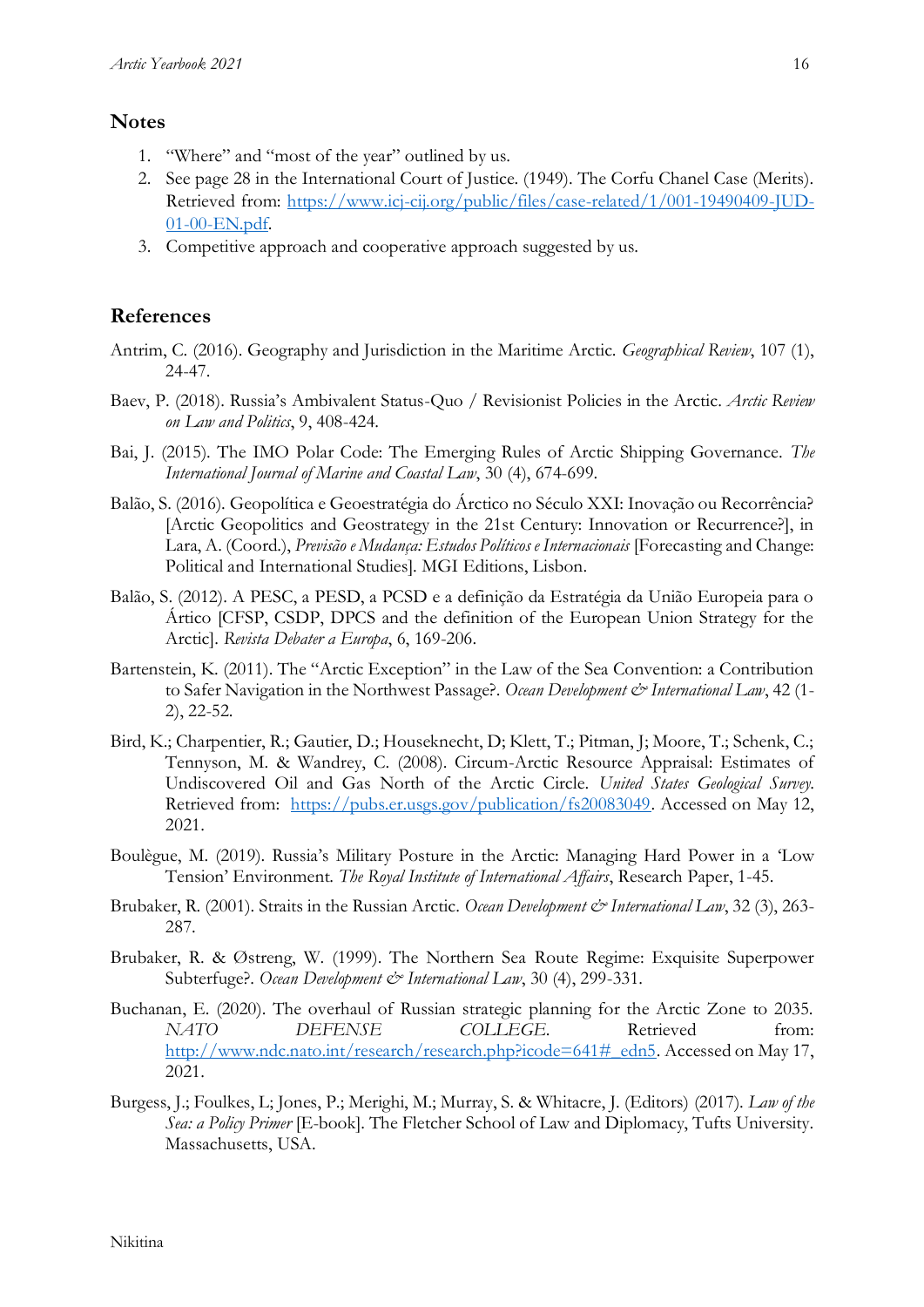- Carvalho, V. (1982). O Poder Marítimo [Maritime Power]. *Revista Nação e Defesa*, No 24, 122-142. Instituto de Defesa Nacional [National Defense Institute]. Retrieved from: [http://hdl.handle.net/10400.26/2823.](http://hdl.handle.net/10400.26/2823) Accessed on March 5, 2021.
- Casarini, N. (2016). Maritime Security and Freedom of Navigation from the South China Sea and Indian Ocean to the Mediterranean: Potential and Limits of EU-India Cooperation. *IAI Working Papers*, 16, 1-22. Instituto Affari Internazionali.
- Chang, C. (2018, September 12). The Nature of Sea Control and Sea Denial. *Center for International Maritime Security*. Retrieved from: [http://cimsec.org/the-nature-of-sea-control-and-sea](http://cimsec.org/the-nature-of-sea-control-and-sea-denial/37705)[denial/37705.](http://cimsec.org/the-nature-of-sea-control-and-sea-denial/37705) Accessed on May 15, 2021.
- Choi, T. (2020). Maritime Militarization in the Arctic: Identifying Civil-Military Dependencies. *Arctic Yearbook 2020*, 1-18.
- Dremliuga, R. (2017). A note on the Application of Article 234 of the Law of the Sea Convention in light of climate change: views from Russia. *Ocean Development & International Law*, 48 (2), 128-135.
- Duma (Assembly of the Russian Federation). (2017). Federal Law of December 29, 2017, No 460- FZ On Amendments to the Merchant Shipping Code of the Russian Federation and the Invalidation of Certain Provisions of Legislative Acts of the Russian Federation. Retrieved from:

[http://www.consultant.ru/document/cons\\_doc\\_LAW\\_286718/3d0cac60971a511280cb](http://www.consultant.ru/document/cons_doc_LAW_286718/3d0cac60971a511280cbba229d9b6329c07731f7/) [ba229d9b6329c07731f7/.](http://www.consultant.ru/document/cons_doc_LAW_286718/3d0cac60971a511280cbba229d9b6329c07731f7/) Accessed on May 24, 2021.

- Duma (Assembly of the Russian Federation). (2012). Federal Law of July 28, 2012, No 132-FZ On Amendments to Certain Legislative Acts of the Russian Federation Concerning State Regulation of Merchant Shipping on the Water Area of the Northern Sea Route. Retrieved from: [http://www.nsra.ru/en/ofitsialnaya\\_informatsiya/zakon\\_o\\_smp.html.](http://www.nsra.ru/en/ofitsialnaya_informatsiya/zakon_o_smp.html) Accessed on May 18, 2021.
- Exner-Pirot, H. & Murray R. (2017). Regional Order in the Arctic: Negotiated Exceptionalism. *Politik*, 20 (3), 47-64.
- Fahey, S. (2018). Access Control: Freedom of the Seas in the Arctic and the Russian Northern Sea Route Regime. *Harvard National Security Journal*, 9 (2), 154-200.
- Gavrilov, V. (2020). Russian legislation on the Northern Sea Route navigation: scope and trends. *The Polar Journal*, 1-12.
- Gavrilov, V. (2015). Legal Status of the Northern Sea Route and Legislation of the Russian Federation: A Note. *Ocean Development & International Law*, 46 (3), 256-263.
- Goodman, R. & Jinks, D. (2004). How to Influence States: Socialization and International Human Rights Law. *Duke Law Journal*, 54 (3), 621-703.
- Gray, C. (1977). *The Geopolitics of the Nuclear Era: Heartland, Rimlands, and the Technological Revolution*. Crane, Russak & Company, Inc. New York, USA.
- Gudev, P. (2020). The Northern Sea Route: Problems of National Status Legitimization Under International Law. Part I. *Arkti-ka i Sever* [Arctic and North], No 40, 116-135.
- Gudev, P. (2018, September 24). The Northern Sea Route: а National or an International Transportation Corridor?. *Russian International Affairs Council*. Retrieved from: [https://russiancouncil.ru/en/analytics-and-comments/analytics/the-northern-sea-route](https://russiancouncil.ru/en/analytics-and-comments/analytics/the-northern-sea-route-a-national-or-an-international-transportation-corridor/)[a-national-or-an-international-transportation-corridor/.](https://russiancouncil.ru/en/analytics-and-comments/analytics/the-northern-sea-route-a-national-or-an-international-transportation-corridor/) Accessed on May 24, 2021.
- Gunnarsson, B. (2021). Recent ship traffic and developing shipping trends on the Northern Sea Route – Policy implications for future arctic shipping. *Marine Policy*, 124, 1-8.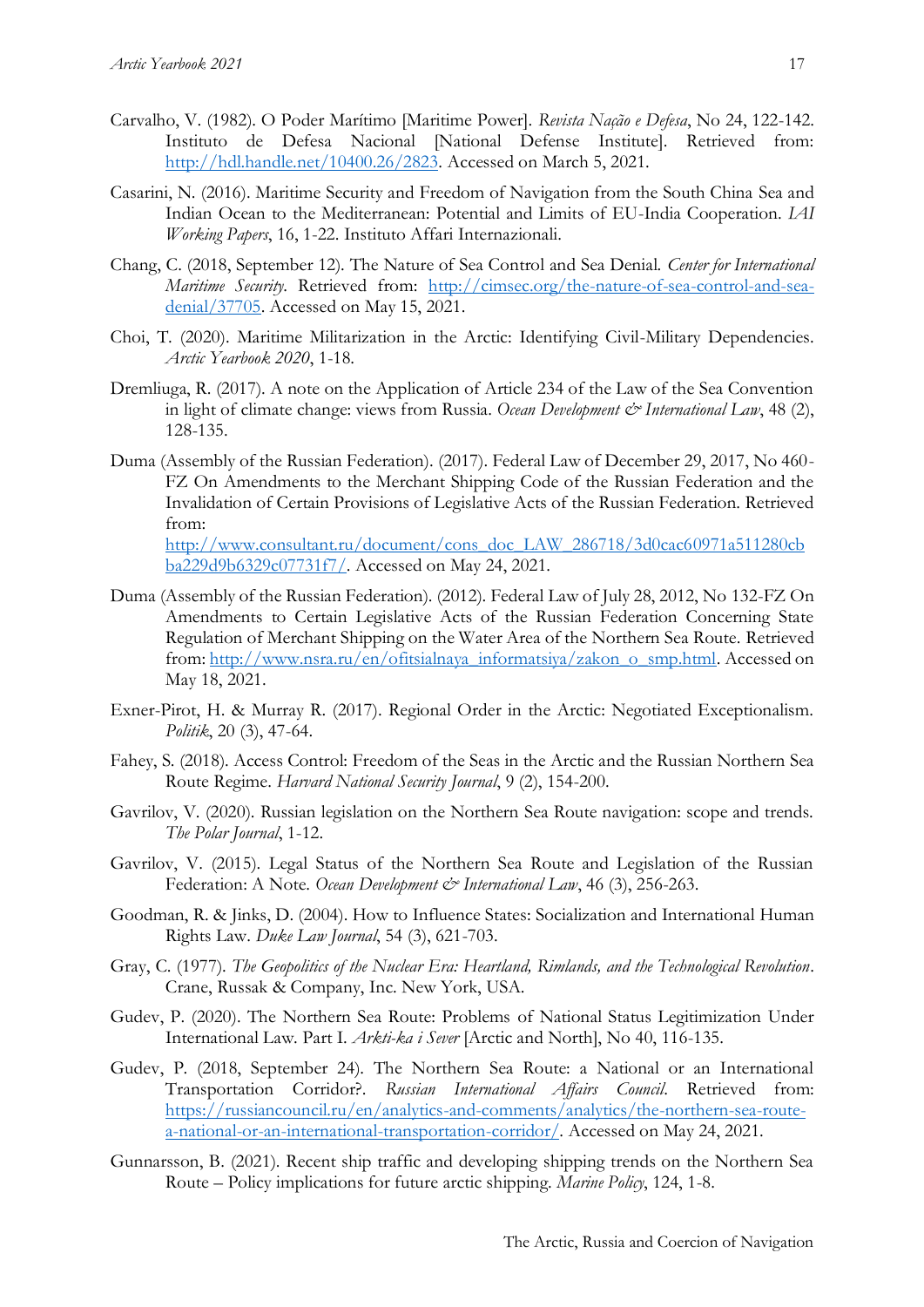- Hartmann, J. (2018). Regulating Shipping in the Arctic Ocean: An Analysis of State Practice. *Ocean Development & International Law*, 49 (3), 276-299.
- Harvard Law Review. (2020, June 10). The Potential-Use Test and the Northwest Passage. *Harvard Law Review*, 133 (8), 2579-2600. Retrieved from: [https://harvardlawreview.org/2020/06/the-potential-use-test-and-the-northwest](https://harvardlawreview.org/2020/06/the-potential-use-test-and-the-northwest-passage/)[passage/.](https://harvardlawreview.org/2020/06/the-potential-use-test-and-the-northwest-passage/) Accessed on April 7, 2021.
- Heininen, L. (2019). Special Features of Arctic Geopolitics A Potential Asset for World Politics [E-book], in Finger, M. & Heininen, L., *The Global Arctic Handbook*. Springer International Publishing, Switzerland.
- Hilde, P. (2013). The "new" Arctic the Military Dimension. *Journal of Military and Strategic Studies*, 15 (2), 130-153.
- Huebert, R. (2017). Geopolitics, Security and the Changing Arctic [E-book], in Lackenbauer, W.; Dean, R. & Huebert, R., (*Re)Conceptualizing Arctic Security*. Centre for Military, Security and Strategic Studies, University of Calgary.
- Huebert, R. (2013). Cooperation or Conflict in the New Arctic? Too simple of a Dichotomy! [Ebook], in Berkman, P. & Vylegzhanin, A. (eds), *Environmental Security in the Arctic Ocean. NATO Science for Peace and Security Series C: Environmental Security*, 195-203. Springer, Dordrecht.
- International Maritime Organization. (2014). International Code for Ships Operating in Polar Waters. Retrieved from [https://www.imo.org/en/MediaCentre/HotTopics/Pages/Polar](https://www.imo.org/en/MediaCentre/HotTopics/Pages/Polar-default.aspx)[default.aspx.](https://www.imo.org/en/MediaCentre/HotTopics/Pages/Polar-default.aspx) Accessed on September 13, 2021.
- International Maritime Organization. (1974). International Convention for the Safety of Life at Sea. No 18961. London, United Kingdom. Retrieved from: [https://treaties.un.org/doc/Publication/UNTS/Volume%201184/volume-1184-I-](https://treaties.un.org/doc/Publication/UNTS/Volume%201184/volume-1184-I-18961-English.pdf)[18961-English.pdf.](https://treaties.un.org/doc/Publication/UNTS/Volume%201184/volume-1184-I-18961-English.pdf) Accessed on May 25, 2021.
- Koivurova, T. (2011). The Actions of the Arctic States Respecting the Continental Shelf: A Reflective Essay. *Ocean Development & International Law*, 42 (3), 211-226.
- Konyshev, V & Sergunin, A. (2019). The Changing Role of Military Power in the Arctic [E-book], in Finger, M. & Heininen, L., *The Global Arctic Handbook*. Springer International Publishing, Switzerland.
- Kugler, R. (2002). Dissuasion as a Strategic Concept. *Institute for National Strategic Studies*, No 196, 1-8.
- Lamson, C. (1987). Arctic shipping, marine safety and environmental protection. *Marine Policy,* 11  $(1), 3-15.$
- Lavrov, S. (2019). Foreign Minister Sergey Lavrov's remarks at the 11th Arctic Council Ministerial Meeting, Rovaniemi, May 7, 2019. Retrieved from: [https://www.mid.ru/en/press\\_service/minister\\_speeches/-](https://www.mid.ru/en/press_service/minister_speeches/-/asset_publisher/7OvQR5KJWVmR/content/id/3637699) [/asset\\_publisher/7OvQR5KJWVmR/content/id/3637699.](https://www.mid.ru/en/press_service/minister_speeches/-/asset_publisher/7OvQR5KJWVmR/content/id/3637699) Accessed on April 8, 2021.
- Luttwak, E. (1973). The Political Application of Naval Force. *Naval War College Review*, 26 (5), Article 6, 38-40.
- Mackinder, H. (1919). *Democratic Ideals and Reality: A Study in the Politics of Reconstruction by the Right Honourable Sir Halford J. Mackinder*. National Defense University Press Publications (1996), USA.
- Mikkola, H. (2019, April 11). The Geostrategic Arctic: Hard security in the High North. Briefing Paper, No 259. *Ulkopoliittinen Instituutii*. Retrieved from: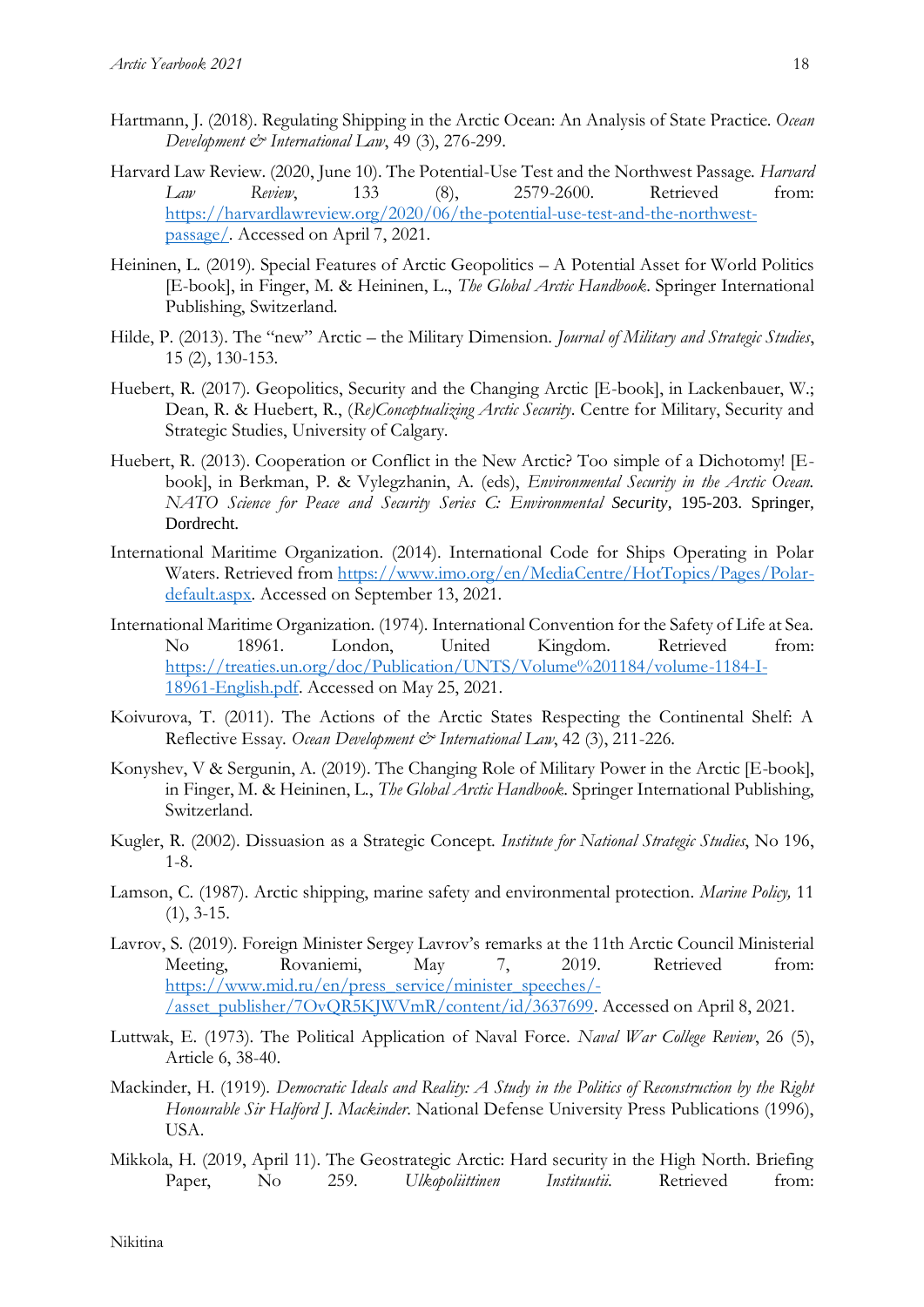[https://www.fiia.fi/sv/publikation/the-geostrategic-arctic?read.](https://www.fiia.fi/sv/publikation/the-geostrategic-arctic?read) Accessed on June 2, 2021.

- Nadarajah, H. (2020). Fewer Treaties, More Soft Law: What Does it Mean for the Arctic and Climate Change?. *Arctic Yearbook 2020*, 1-14.
- Nilsen, T. (2019, April 11). Russia claims to have demonstrated complex exercise outsider Norway. *The Barents Observer*. Retrieved from: [https://thebarentsobserver.com/en/security/2019/04/russia-demonstrated-complex](https://thebarentsobserver.com/en/security/2019/04/russia-demonstrated-complex-bastion-defense-exercise-outside-norway)[bastion-defense-exercise-outside-norway.](https://thebarentsobserver.com/en/security/2019/04/russia-demonstrated-complex-bastion-defense-exercise-outside-norway) Accessed on April 10, 2021.
- North Central Administrative Court. (2019). Acórdão de 1 de fevereiro de 2019, 00662/18.2BEBRG. Frederico Macedo Branco, Relator. Retrieved from: [http://www.dgsi.pt/jtcn.nsf/89d1c0288c2dd49c802575c8003279c7/18d94539c41e63b18](http://www.dgsi.pt/jtcn.nsf/89d1c0288c2dd49c802575c8003279c7/18d94539c41e63b1802583fd002c11ea?OpenDocument) [02583fd002c11ea?OpenDocument.](http://www.dgsi.pt/jtcn.nsf/89d1c0288c2dd49c802575c8003279c7/18d94539c41e63b1802583fd002c11ea?OpenDocument) Accessed on April 29, 2021.
- Northern Sea Route Administration. (2013). Notification No 77 on Refusal of Issuing Permit of Navigation in the water area of the NSR. Retrieved from: [http://www.nsra.ru/files/zayavka/20130920143952ref%20A%20S.pdf.](http://www.nsra.ru/files/zayavka/20130920143952ref%20A%20S.pdf) Accessed on May 26, 2021.
- Putin, V. (2020b, October 26). Decree of the Russian Federation President, No 645 on "Strategy of Development of the Arctic Zone of the Russian Federation and the Provision of National Security for the Period to 2035". Moscow, Russian Federation. Retrieved from: [http://publication.pravo.gov.ru/Document/View/0001202010260033?index=2&rangeSi](http://publication.pravo.gov.ru/Document/View/0001202010260033?index=2&rangeSize=1) [ze=1.](http://publication.pravo.gov.ru/Document/View/0001202010260033?index=2&rangeSize=1) Accessed on May 17, 2021.
- Putin, V. (2020a, March 5). Decree of the Russian Federation President, No 164 on "Foundations of the Russian Federation's State Policy in the Arctic for the Period to 2035". Moscow, Russian Federation. Retrieved from: [https://www.gov.spb.ru/gov/otrasl/arkt/documents/.](https://www.gov.spb.ru/gov/otrasl/arkt/documents/) Accessed on September 24, 2020.
- Putin, V. (2019, April 9). Plenary session of the International Arctic Forum. Retrieved from: [http://en.kremlin.ru/events/president/news/60250.](http://en.kremlin.ru/events/president/news/60250) Accessed on April 8, 2021.
- Ribeiro, A. (2010). *Teoria Geral da Estratégia – O essencial ao processo estratégico* [General Strategy Theory - Essential to the strategic process]. Almedina Editions.
- Rosatom. (2020, October 28). State Corporation Rosatom Order, No 1/11-NPA, on Determination of the federal state unitary enterprise, in respect of which the State Atomic Energy Corporation Rosatom exercises on behalf of the Russian Federation the powers of the owner of the property, authorized to agree on permits for navigation of ships in the water area of the Northern Sea Route, and the creation of a headquarters for marine operations. Moscow, Russian Federation. Retrieved from: [https://docs.cntd.ru/document/566483719?section=text.](https://docs.cntd.ru/document/566483719?section=text) Accessed on May 19, 2021.
- Rothwell, D. (2012). International Straits and Trans-Arctic Navigation. *Ocean Development & International Law*, 43 (3), 267-282.
- Russian Government. (2020, September 18). Resolution of the Government of the Russia Federation, No 1498 on "Rules of Navigation in the Water Area of the Northern Sea Route". Moscow, Russian Federation. Retrieved from: [https://docs.cntd.ru/document/565820314?marker=64U0IK.](https://docs.cntd.ru/document/565820314?marker=64U0IK) Accessed on May 19, 2021.
- Sala, A. (2015). Exploring Dissuasion as a (Geo)Political Instrument in Irregular Migration Control at the Southern Spanish Maritime Border. *Geopolitics*, 20 (3), 513-534.